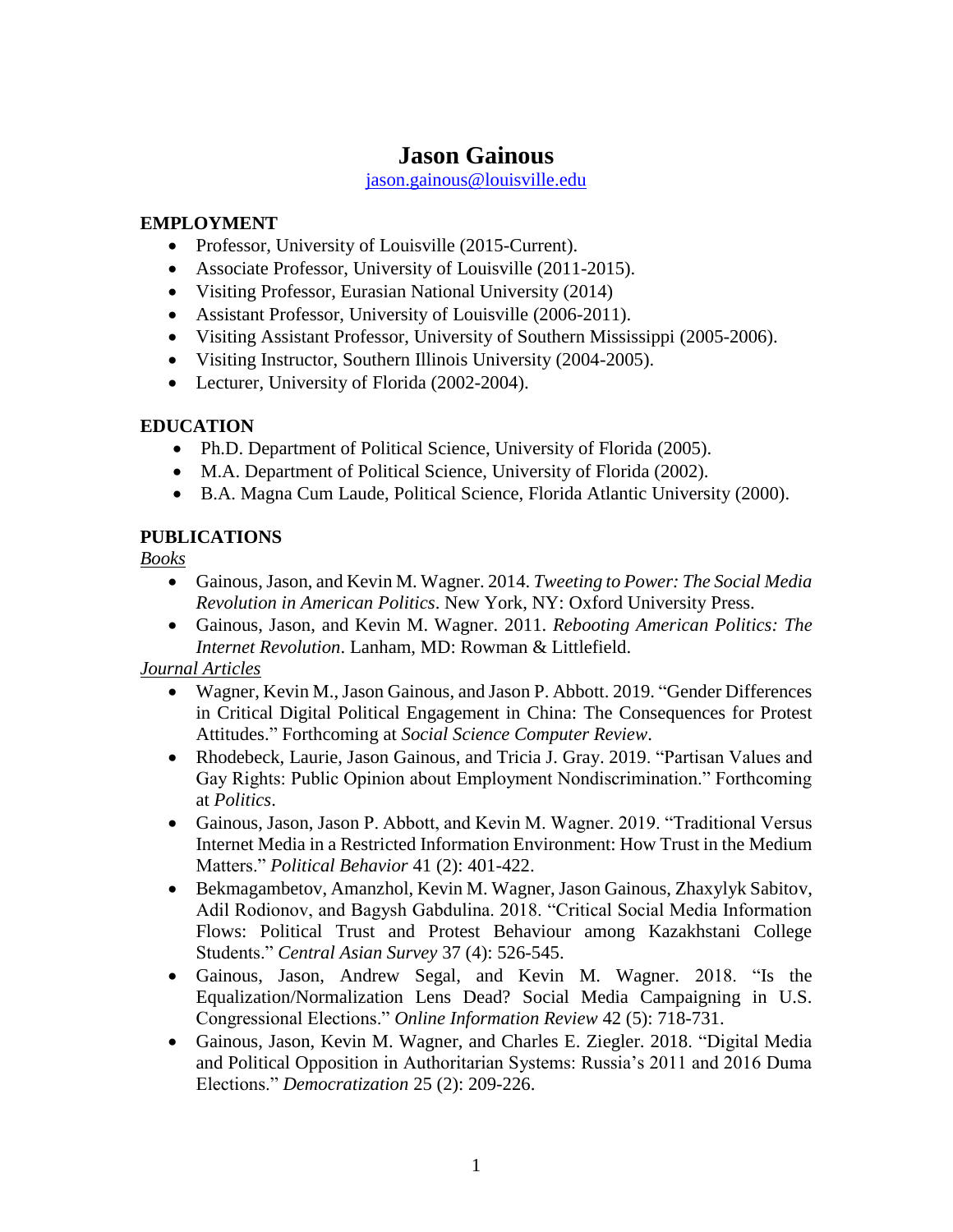- Wagner, Kevin M., Jason Gainous, and Mirya R. Holman. 2017. "I am Woman, Hear me Tweet! Gender Differences in Twitter Use among Congressional Candidates." *Journal of Women, Politics & Policy* 38 (4): 430-455.
- Wagner, Kevin M., Tricia J. Gray, and Jason Gainous. 2017. "Digital Information Consumption and External Political Efficacy in Latin America: Does Institutional Context Matter?" *Journal of Information Technology & Politics* 14 (3): 277-291.
- Gray, Tricia J., Jason Gainous, and Kevin M. Wagner. 2017. "Gender and the Digital Divide in Latin America." *Social Science Quarterly* 98 (1): 326-340.
- Gainous, Jason, and Laurie Rhodebeck. 2016. "Is Same-Sex Marriage an Equality Issue? Framing Effects among African Americans." *Journal of Black Studies* 47 (7): 682–700.
- Gainous, Jason, Kevin M. Wagner, and Tricia J. Gray. 2016. "Internet Freedom and Social Media Effects: Democracy and Citizen Attitudes in Latin America." *Online Information Review* 40 (5): 712-738.
- Gainous, Jason, and Allison M. Martens. 2016. "Civic Education: Do Liberals do it Better?" *Journal of Political Ideologies* 21 (3): 261-279.
- Gainous, Jason, Kevin M. Wagner, and Jason P. Abbott. 2015. "Civic Disobedience: Does Internet Use Stimulate Political Unrest in East-Asia?" *Journal of Information Technology & Politics* 12 (2): 219-236.
- Martens, Allison M., and Jason Gainous. 2013. "Civic Education and Democratic Capacity: How do Teachers Teach and What Works?" *Social Science Quarterly* 94 (4): 956-976 (Winner of the Robert L. Lineberry Award and the David Hughes Award).
- Wagner, Kevin M. and Jason Gainous. 2013. "Digital Uprising: The Internet Revolution in the Middle East." *Journal of Information Technology & Politics* 10 (3): 261-275.
- Gainous, Jason, and Kevin M. Wagner. 2013. "Bowling Online: The Internet and the New Social Capital." *Commonwealth Review of Political Science* 1 (1): 4-26 (Winner of David Hughes Award).
- Bekafigo, Marija J., Diana Cohen, Jason Gainous, and Kevin M. Wagner. 2013. "State Parties 2.0: Facebook, Campaigns, and Elections." *International Journal of Technology, Knowledge and Society* 9 (1): 99-112.
- Gainous, Jason, Adam David Marlowe, and Kevin M. Wagner. 2013. "Traditional Cleavages or a New World: Does Online Social Networking Bridge the Political Participation Divide?" *International Journal of Politics, Culture, and Society* 26 (2): 145-158.
- Gainous, Jason. 2012. "The New "New Racism" Thesis: Limited Government Values and Race-Conscious Policy Attitudes." *Journal of Black Studies* 43 (3): 251-273.
- Gainous, Jason, and Allison M. Martens. 2012. "The Effectiveness of Civic Education: Are "Good" Teachers Actually Good for Students?" *American Politics Research* 40 (2): 232 - 266.
- Gainous, Jason, Michael D. Martinez, and Stephen C. Craig. 2010. "The Multiple Causes of Citizen Ambivalence: Attitudes about Social Welfare Policy." *Journal of Elections, Public Opinion, & Parties* 20 (3): 335-356.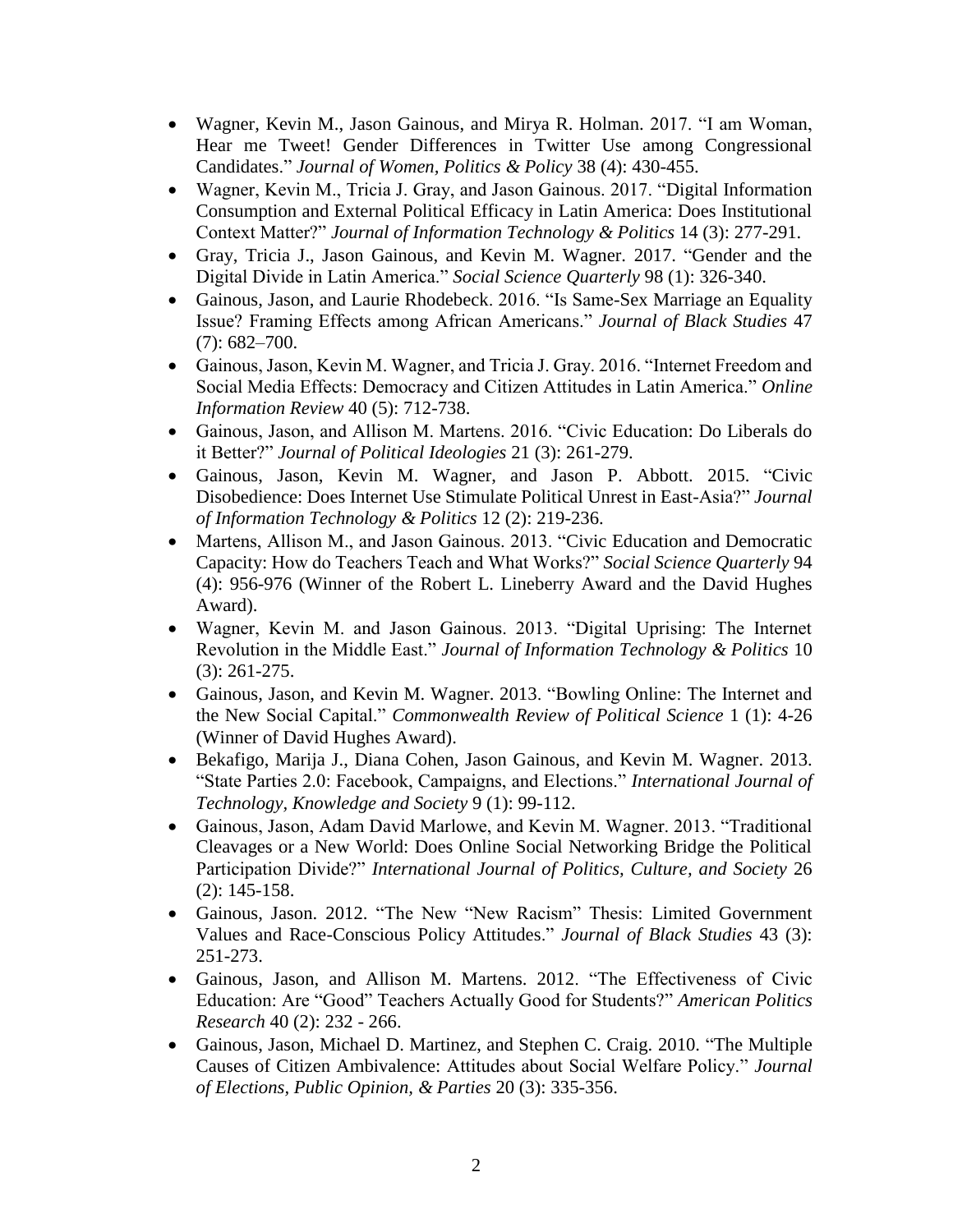- Wagner, Kevin M., and Jason Gainous. 2009. "Electronic Grassroots: Does Online Campaigning Work?" *Journal of Legislative Studies* 15 (4): 502-520.
- Gainous, Jason. 2008. "Who's Ambivalent and Who's Not? Ideology and Ambivalence about Social Welfare." *American Politics Research* 36 (2): 210-235.
- Gainous, Jason. 2008. "Ambivalence about Social Welfare: An Evaluation of Measurement Approaches." *American Review of Politics* 29: 109-134.
- Gainous, Jason, Stephen C. Craig, and Michael D. Martinez. 2008. "Social Welfare Attitudes and Ambivalence about the Role of Government." *Politics & Policy* 36 (6): 972-1004.
- Gainous, Jason, and Kevin M. Wagner. 2007. "The Electronic Ballot Box: Class, Age and Racial Bias on the Internet." *American Review of Politics* 28: 19-35.
- Gainous, Jason, James Button, and Barbara Rienzo. 2007. "African Americans and Municipal Employment: A Test of Two Perspectives." *Social Science Journal* 44 (3): 535-545.
- Craig, Stephen C., Michael D. Martinez, Jason Gainous and James G. Kane. 2006. "Winners, Losers, and Election Context: Voter Responses to the 2000 Presidential Election." *Political Research Quarterly* 59 (4): 579-592.
- Craig, Stephen C., James G. Kane, and Jason Gainous. 2005. "Issue-Related Learning in a Gubernatorial Campaign: A Panel Study." *Political Communication* 22 (4): 483-504 (Winner of the American Political Science Association Award for best paper of state politics).
- Craig, Stephen C., James G. Kane, and Jason Gainous. 2005. "Learning to Build a Better Mousetrap." *Political Communication* 22 (4): 521-524.
- Craig, Stephen C., James G. Kane, Michael D. Martinez, and Jason Gainous. 2005. "Core Values, Value Conflict, and Citizens' Ambivalence about Gay Rights." *Political Research Quarterly* 58 (1): 5-17.
- Gainous, Jason, and Bill Radunovich. 2005. "Religion and Core Values: A Reformulation of the Funnel of Causality." *Politics & Policy* 33 (1): 154-180.
- Gainous, Jason. 2004. "Congressional Actions and Public Reactions." *Florida Political Chronicle* 15 (1): 39-55 (Winner of the Florida Political Science Association Award for the best graduate paper).
- Gill, Jeff, and Jason Gainous. 2002. "Why Does Voting Get So Complicated? A Review of Theories for Analyzing Democratic Participation." *Statistical Science* 17 (4): 1-22.
- Gainous, Jason. 2002. "Is there a Woman's Perspective? An Exploration of Gender Differences along Republican and Conservative Lines." *Critique* (Fall Issue).

*Book Chapters*

- Gainous, Jason, and Kevin M. Wagner. 2014. "MENA and the Internet: Technology and the Democratic Divide." In *Assessing MENA Political Reform, Post-Arab Spring: Mediators and Microfoundations*, edited by Brian Calfano and Emile Sahliyeh, Lexington Books, 185-197.
- Martinez, Michael D., Jason Gainous, and Stephen C. Craig. 2012. "Measuring Ambivalence about Government in the 2006 ANES Pilot Study." In *Improving Public Opinion Surveys: Interdisciplinary Innovation and the American National*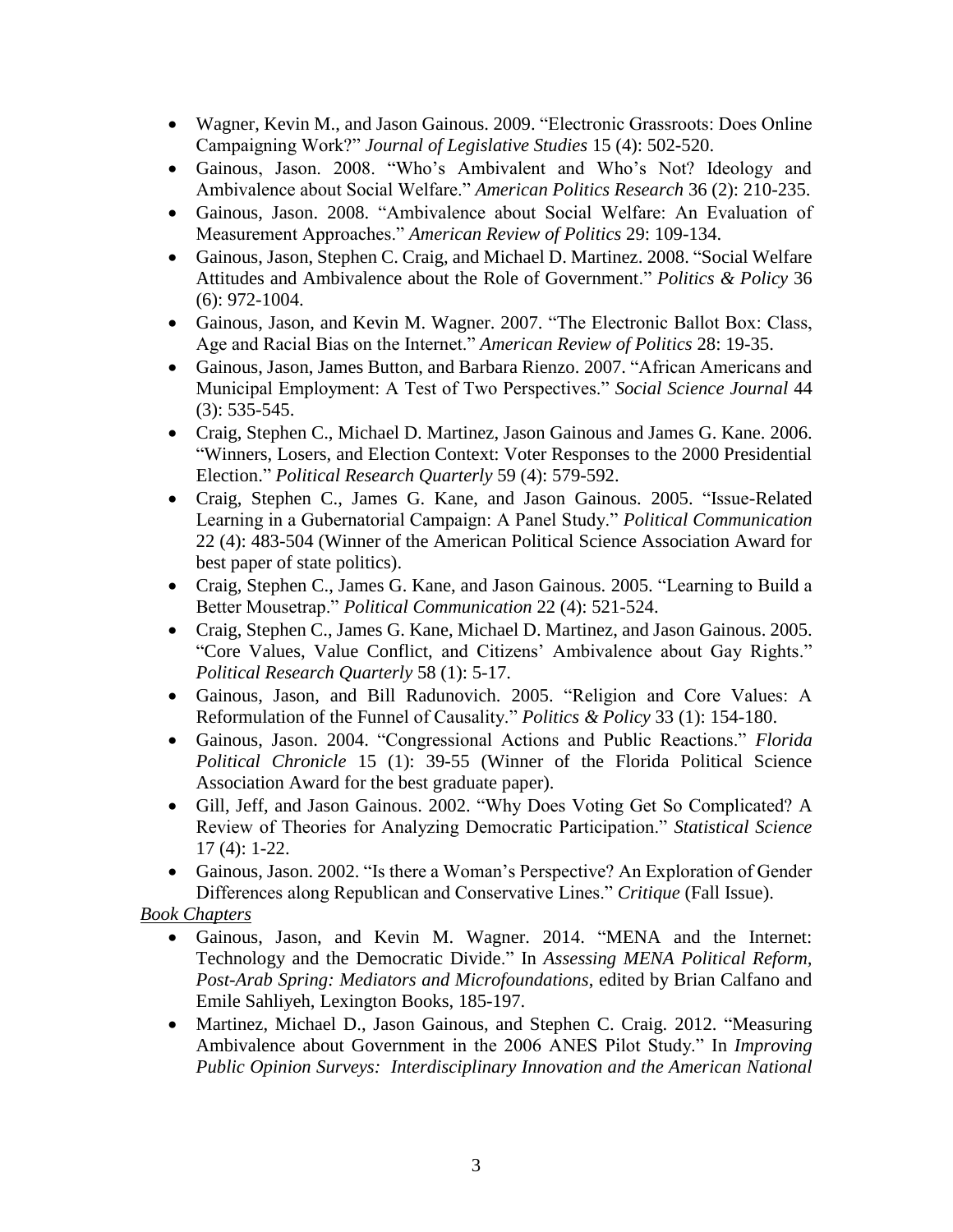*Election Studies*, edited by Kathleen M. McGraw and John H. Aldrich, Princeton University Press, 238-259.

- Gainous, Jason, and Michael D. Martinez. 2005. "What Happens When We Simultaneously Want Opposite Things? Ambivalence about Social Welfare." In *Ambivalence, Politics, and Public Policy*, edited by Stephen C. Craig and Michael D. Martinez, Palgrave, 47-62.
- Martinez, Michael D., Stephen C. Craig, James G. Kane, and Jason Gainous. 2005. "Ambivalence and Value Conflict: A Test of Two Issues." In *Ambivalence, Politics, and Public Policy*, edited by Stephen C. Craig and Michael D. Martinez, Palgrave, 63-82.

*Other Publications*

- Gainous, Jason, and Kevin M. Wagner. 2015. "Big Theory for Understanding a Complex Political Media Environment." Review of The Hybrid Media System: Politics and Power by Andrew Chadwick in the *Journal of Politics*.
- Gainous, Jason. 2006. "Partisan Voting in Congress." In *Encyclopedia of American Parties and Elections*, edited by Larry J. Sabato and Howard R. Ernst, Facts on File, New York, New York.

## **GRANTS RECEIVED**

- \$17,100, Center for Asian Democracy, University of Louisville, China Survey Data Collection Grant. With co-investigators Rongbin Han and Andrew MacDonald (2016).
- \$29,791, Center for Asian Democracy, University of Louisville, Philippines Survey Data Collection Grant, With co-investigator Jason P. Abbott (2015).
- \$7400, Center for Asian Democracy, University of Louisville, Malaysia Survey Data Collection Grant. With co-investigator Jason P. Abbott and Kevin M. Wagner (2014).
- \$3000, Center for Asian Democracy, University of Louisville, Course Development Grant (2012).
- \$250, Artinian Award, a travel grant from the *Southern Political Science Association* (2010).
- \$500, College of Liberal Arts and Sciences, University of Florida Travel Grant (2003 and 2004).
- \$300, *American Political Science Association* Travel Grant (2002). (\$300)
- \$525, University of Florida Graduate Student Council Travel Grant (2002, 2003, and 2004).
- \$2200, University of Florida Summer Advancement Grant (2001 and 2002).
- \$3000, University of Florida Division of Sponsored Research Fellowship (2000-2003).

## **AWARDS AND HONORS**

- College of Arts & Sciences Outstanding Graduate Mentor (2019) (\$500).
- ENACT Fellow 2018, Brandeis University (\$1000 plus travel, food, lodging).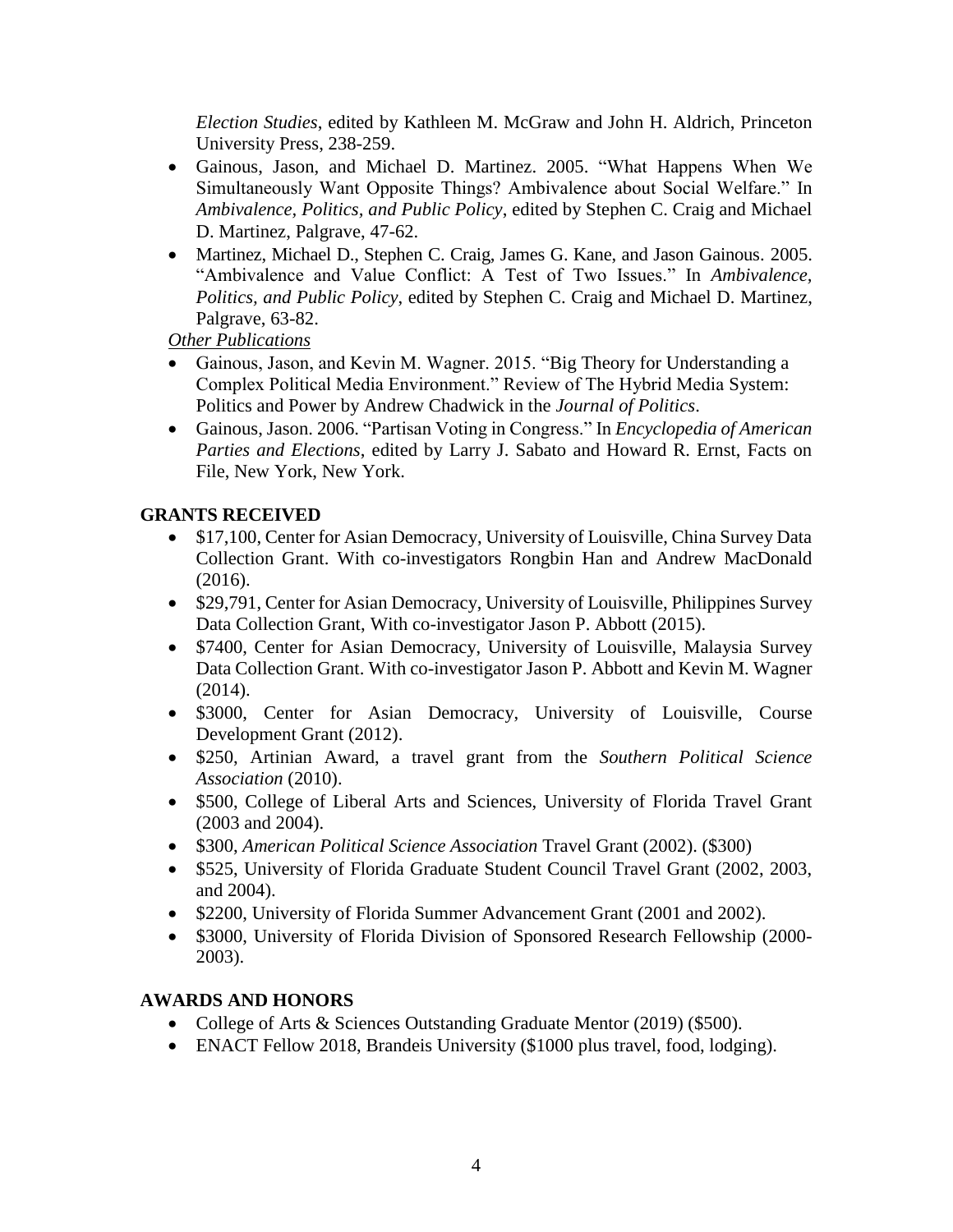- Robert L. Lineberry Award for the best article in *Social Science Quarterly* for "Civic Education and Democratic Capacity: How do Teachers Teach and What Works?" with Allison M. Martens (2014) (\$1500)*.*
- University of Louisville President's Distinguished Faculty Award for Outstanding Scholarship, Research and Creative Activity in the Social Sciences (2014) (\$1000).
- University of Louisville Arts & Sciences Outstanding Scholarship, Research and Creative Activity Award in Social Sciences (2014) (\$1000).
- Trio Student Support Services Faculty of the Year Award (2014).
- Delphi Center for Teaching and Learning, Faculty Favorite Award (2008, 2009, and 2010, 2012, 2014, 2015, 2016, 2017-2018).
- *Tweeting to Power: The Social Media Revolution in American Politics*. New York, NY: Oxford University Press was the focus of a book discussion panel at the Annual Meeting of the Southern Political Science Association, New Orleans, LA (2014) (highest attendance at the conference).
- Nominated for a University of Louisville Graduate Studies' Outstanding Mentor of a Master's Student Award (2013).
- *Political Research Quarterly's* 2012 Outstanding Reviewer Award (2013).
- David Hughes Award for the best paper presented at the Annual Meeting of the *Kentucky Political Science Association* (2012).
- Nomination for a paper award for paper presented at the Annual Meeting of the *Southwestern Political Science Association* (2012).
- David Hughes Award for the best paper presented at the Annual Meeting of the *Kentucky Political Science Association* (2010).
- *Kentucky Political Science Association* Award for Recognition of Service as President of the Association (2010).
- Faculty of the Year Award, University of Louisville, Disability Resource Center (2008).
- Honorary Kentucky Colonel, Commonwealth of Kentucky (2007).
- *American National Elections Studies*, won competition to include questions on the 2007 pilot study. With co-investigators Stephen C. Craig and Michael D. Martinez.
- *American Political Science Association* best paper presented at 2004 APSA on State Politics and Policy for "Winners, Losers, and Perceived Mandates: Voter Explanations of the 1998 Gubernatorial and 2000 Presidential Elections in Florida." With coauthors Stephen C. Craig, Michael D. Martinez, and Jim G. Kane (\$37.50).
- The Chancellor's List: A publication of the *Who's Who Review* (2005).
- University of Florida Political Science Department award for best graduate paper for "Race, Values, and Attitudes about Social Welfare" (2004). (\$700)
- *Florida Political Science Association* award for best graduate paper for "Congressional Actions and Public Reactions" (2003). (\$100).
- Nominated for College of Liberal Arts and Sciences Teaching Award, University of Florida (2003).
- *American Political Science Association* LGBT Caucus Nomination for best paper concerning LGBT politics for "Morality versus Personal Freedom: Citizens' Ambivalence about Gay Rights." With coauthors Stephen C. Craig, Jim G. Kane, and Michael D. Martinez (2002).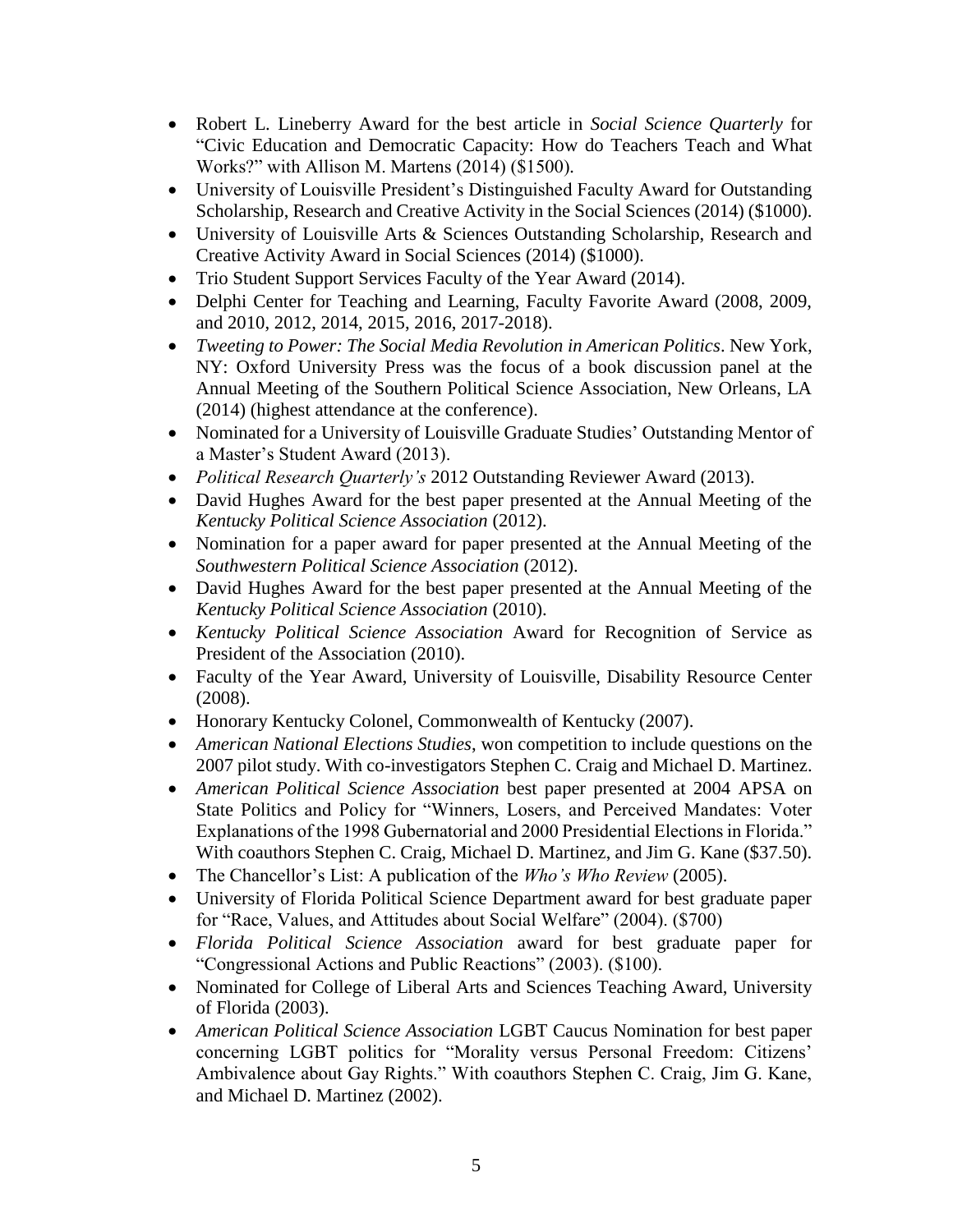- Third place at the University of Florida Graduate Symposium for "The Electronic Ballot Box: A Rational Voting Model and the Internet." With coauthor Kevin Wagner. Spring (2002). (\$25)
- Jacqueline L. Becker Award in Political Science, Florida Atlantic University. 2000. (\$1000)
- Pi Sigma Alpha, Florida Atlantic University Chapter (Induction in 2000).
- Golden Key National Honor Society, Florida Atlantic University Chapter (Induction in 2000).

## **MEDIA INTERVIEWS**

*Television/Online*

- CBS, WDRB, "Expert Urge Voters to Scrub Information." Interviewed by Gilbert Corsey, 2018.
- NBC, WAVE 3, Louisville, KY. "How Social Media is Changing your Political Views." Interviewed by William Joy, 2016.
- CBS, WLKY 32, Louisville, KY. "Why Polls Incorrectly Predicted 2016 Presidential Election." Interviewed by Emily Maher. 2016.
- ABC, WHAS 11, Great Day Live, Louisville, KY. "UofL Expert Says don't Rush to React to Election Results." Interviewed by Terry Meiners and Rachel Platt. 2016.
- CBS, WLKY 32, Louisville, KY. "WLKY News at 5PM." Interviewed by Mark Vanderhoff about the presidential primaries. 2016.
- ABC, WHAS 11, Louisville, KY. "Wave 3 News at 5." Interviewed by Heather Fountaine about the presidential primaries. 2016.
- The Courier-Journal.com, "Louisville's Extreme Park will be Changing." Interviewed by Matt Stone. 2013.
- FOX, WDRB 41, Louisville, KY. "News @ 4:30." Interviewed by Paige Quiggins about the bridges project and the Extreme Park. 2013.
- FOX, WDRB 41, Louisville, KY. "News  $@$  4." Interviewed by Lawrence Smith about McConnell's online campaign advertisement. 2013.
- C-Span, BookTV, Discussed my coauthored book Rebooting American Politics: The Internet Revolution. 2012.
- CBS, WLKY 32, Louisville, KY. "Evening News." Interviewed by Carissa Lawson about the presidential primaries. 2008.
- ABC, WHAS 11, Louisville, KY. "Good Morning Kentuckiana". Interviewed by Melanie Snow about Super Tuesday. 2008.

*Print/Online*

- *Christian Science Monitor.* Interviewed about social media's role in politics and how it impacts social movements. By Thomas Shults, June 11, 2019.
- *Insider Louisville,* "El Toro's guarantee on campaigns." By Joe Sonka. March 15, 2018.
- *FiveThirtyEight*. "Trumpism works better without Trump." By Perry Bacon Jr. October 30, 2017.
- *The Courier-Journal*, Louisville, KY. "Matt Bevin's media policy: Ignore reporters and control the message." By Morgan Watkins. May 22, 2017.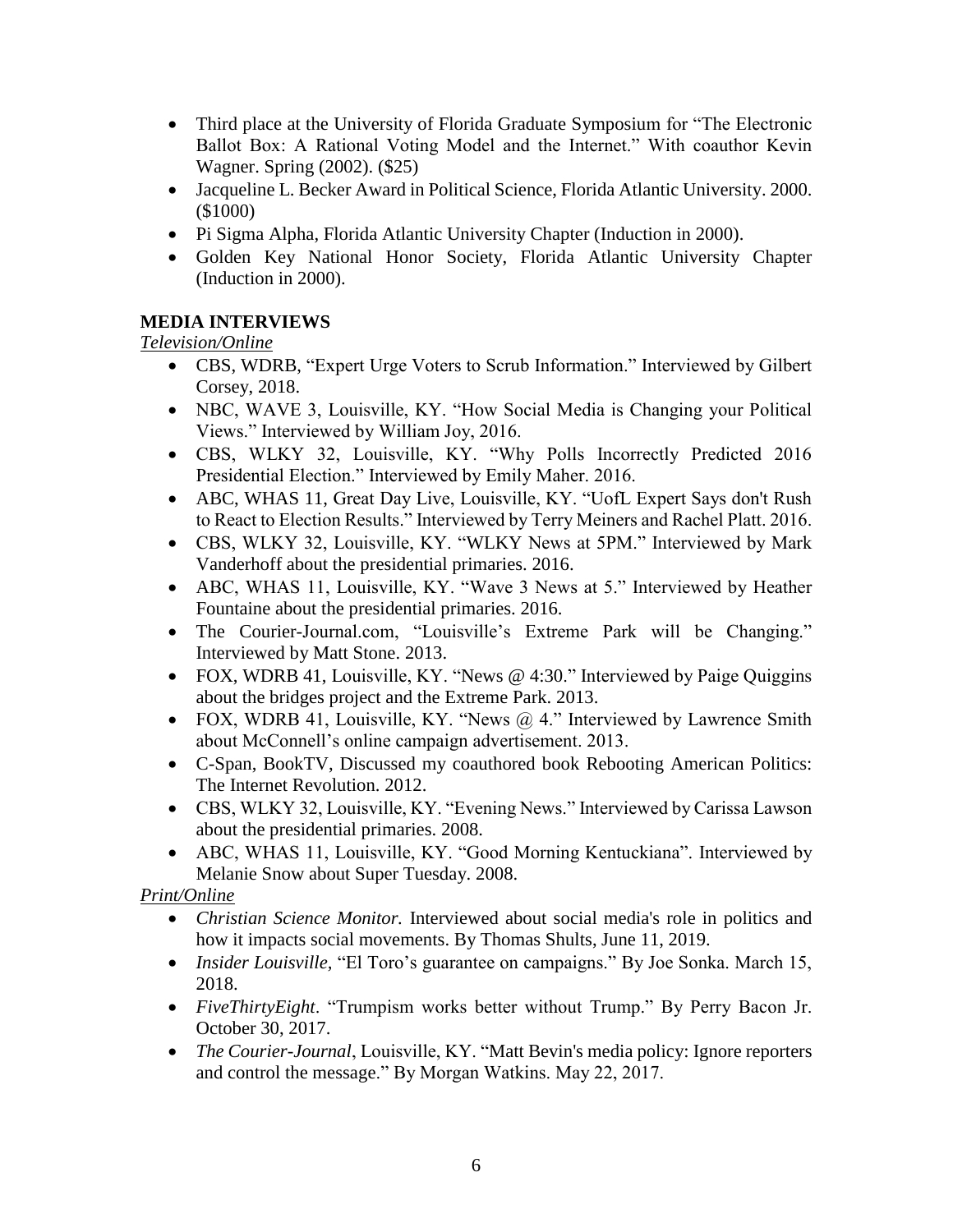- *USA Today*. "Analysis: Trump is a master of language." By William Cummings. February 17, 2017.
- *Sinclair Broadcast Group* (WJLA ABC Washington D.C. Online Print*)*. "After election, Trump uses Twitter to continue war on media." By Stephen Loiconi. November 14, 2016.
- *O Globo* (the leading Brazilian newspaper), Rio de Janeiro, Brazil. Interviewed about Bill Clinton in the Hillary Administration. By Bernardo Tabak. October 24, 2016.
- *Wave 3 News*. "Louisville attack survivor subject of NRA ad." By Connie Leonard, October 18, 2016.
- *The Christian Science Monitor*. "Facebook labels us as conservative, moderate, or liberal: Does it matter?" By Ben Rosen, August 25, 2016.
- *The Christian Science Monitor*. "Is Facebook Reinforcing your Political Bias?" By Max Lewontin. May 11, 2016.
- *The Louisville Cardinal*, Louisville, KY. "College Voters Will Make an Impact in 2016." By Phillip Lentsch. April 20, 2016.
- *Madison Courier*. Interviewed about Kentucky Republican caucus outcome. By Phyllis McLaughlin. March 22, 2016.
- *Sinclair Broadcast Group* (WJLA ABC Washington D.C. Online Print*)*. "2016 race demonstrates benefits, pitfalls of Twitter for campaigns." By Stephen Loiconi. March 18, 2016.
- *The Kentucky Gazette*. "General Election 2015: Straight Ticket Voting." By Laura Cullen Glasscock. November 13, 2015.
- *The Christian Science Monitor*. "Can social media change the way lawmakers connect with constituents?" By Max Lewontin. October 15, 2015.
- *The Courier-Journal*, Louisville, KY. "Extreme Park Reopening after 2-Week Closure." By Sheldon S. Shafer. January 21, 2015.
- *O Globo* (the leading Brazilian newspaper), Rio de Janeiro, Brazil. "Michelle Obama: o melhor e mais popular cabo eleitoral dos democratas." By Bernardo Tabak. November 3, 2014.
- *Chicago Tribune*, Chicago, IL. "Social Media Loom as New Tool in Illinois Governor's Race." By Rick Pearson. December 7, 2013.
- *The Courier-Journal*, Louisville, KY. "Extreme Park Makeover Plans to be Shown Tuesday." By Tom O'Neill. October 27, 2013.
- *The Courier-Journal*, Louisville, KY. "Firm Chosen to Design Park." By Sheldon S. Shafer. September 3, 2013.
- *The Courier-Journal*, Louisville, KY. "City Seeking Firm to Redesign Louisville Extreme Park." By Sheldon S. Shafer. July 2014, 2013.
- *Leo Weekly*, Louisville, KY. "Up in Arms." By Jonathan Meador. February 6 2013.
- *The Louisville Cardinal*, Louisville, KY. "Grappling with Gun Control." By Simon Isham. February 5, 2013.
- *The Courier-Journal*, Louisville, KY. "Post-9/11 solidarity has evaporated during a decade of division." By Matthew Frassica. September 11, 2011.
- *The Courier-Journal*, Louisville, KY. "Adult volunteers help keep Louisville Extreme Park in top shape." By Sheldon S. Shafer. June 29, 2011.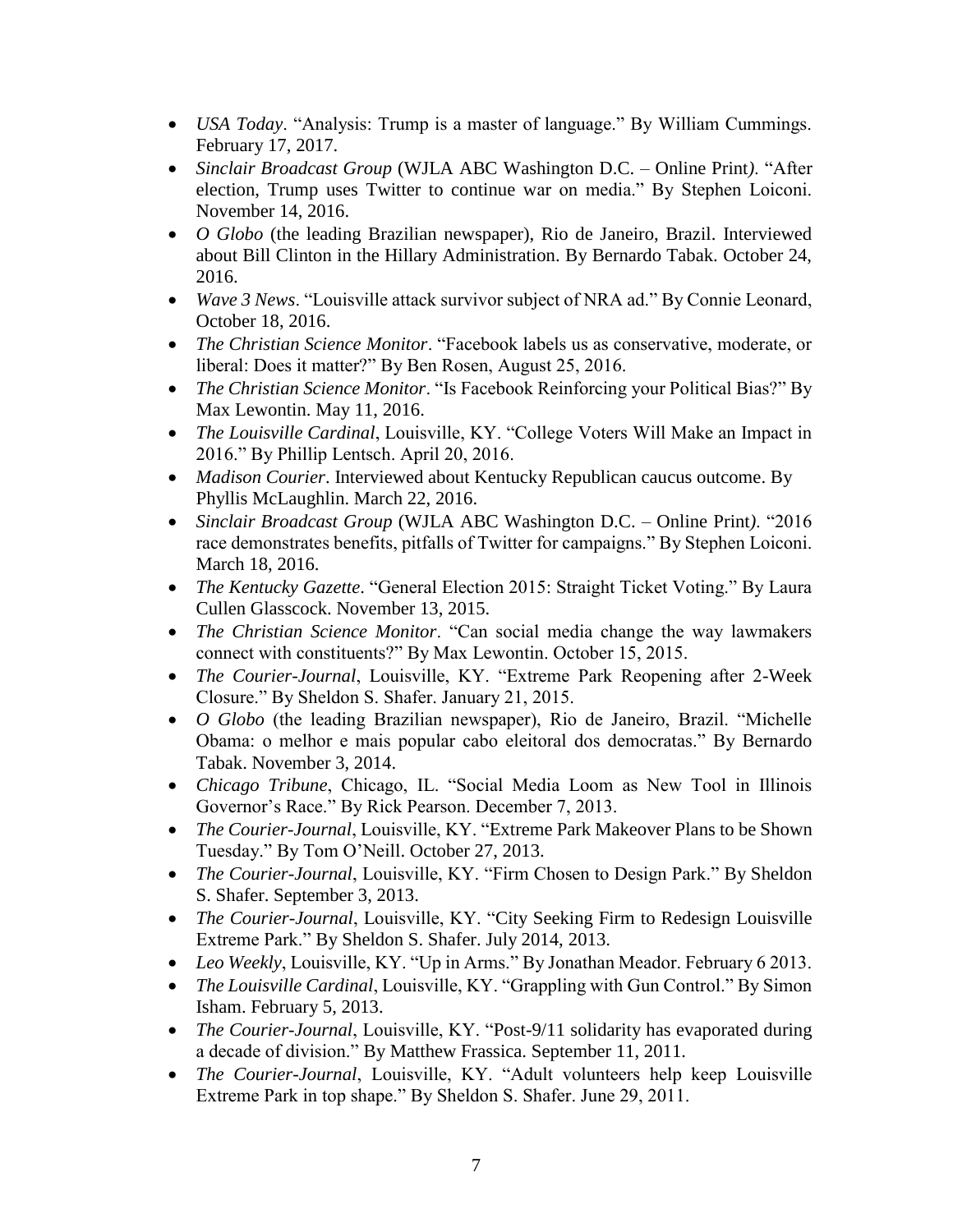- *The Louisville Cardinal*, Louisville, KY. "Gainous Lends a Helping Hand(Plant)." By Aaron Williams. April 11, 2011.
- *Mother Jones*, interviewed about the Jack Conway/Rand Paul Kentucky Senate race. By Josh Harkinson. June 2010.
- *Gulan Magazine*, an Iraqi Kurd news magazine, interviewed about turnout, elections, and the legitimacy of democracy. June 2009.
- *Velocity*, Louisville, KY. "How do Polls get it Right?" November 2008.
- *The Louisville Cardinal*, Louisville, KY. "Voters Prepare to Choose as Professors Predict Beshear Win." By Kirk Laughlin. November 6, 2007.
- *The Louisville Cardinal*, Louisville, KY. "The Louisville Cardinal 2007 Election Poll: Students Side with Beshear." By Kirk Laughlin. October 16, 2007.
- *The Courier-Journal*, Louisville, KY. "Field's Positions on Health Care Vary: Priorities Include Costs, Uninsured." By Laura Ungar. May 10, 2007.
- *The Bridge*, Louisville, KY. "Congressional Quarterly Talks about KY's 3rd CD Race." Quoted from October 23, 2006 *Congressional Quarterly Weekly* article.
- *The New York Times*, N.Y., NY. "Polls Indicate Northup's Grip on Ky. 3 Seat May Be Loosening." By Kathleen Hunter. Reprinted from *Congressional Quarterly Weekly*, Washington D.C. October 23, 2006.
- *Congressional Quarterly Weekly*, Washington D.C. "Polls Indicate Northup's Grip on Ky. 3 Seat May Be Loosening." By Kathleen Hunter. October 23, 2006.
- *The Courier-Journal*, Louisville, KY. "Northup, Yarmuth Trade Barbs." By Kay Stewart. October 11, 2006.
- *The Courier-Journal*, Louisville, KY. Interview with Kay Stewart on Yarmuth television advertisement. October 1, 2006.
- *The Gainesville Sun*, Gainesville, FL. "Cuts May Hit, Limit Graduate Students at UF." By Carrie Miller. October 24, 2001.

*Radio*

- Radio Forward 106.5, Louisville, KY. On the Edge with K.A. Owens, November 8, 2018.
- National Public Radio, WFDD in Winston-Salem, NC. "Civic Education." October 24, 2018.
- Radio Forward 106.5, Louisville, KY. On the Edge with K.A. Owens, October 24, 2018.
- National Public Radio, RadioWest, Utah. "Transcending Partisanship." Interviewed by Doug Fabrizio. November 10, 2016.
- National Public Radio, WFPL 89.3, Louisville, KY. Interviewed by Jacob Ryan about local Metro Council races. February 5, 2016.
- Newstalk 106-108 FM (Irish National Radio, Moncreiff, Interviewed by Sean Moncreiff about my book, *Tweeting to Power*. January 2, 2014.
- National Public Radio, WFPL 89.3, Louisville, KY. Interviewed by Devin Katayama about JCPS proposal to start a JROTC cadet program in middle school. December 9, 2013.
- National Public Radio, WFPL 89.3, Louisville, KY. Interviewed by Kristin Espeland about the 2007 gubernatorial candidates on environmental issues. October 23, 2007.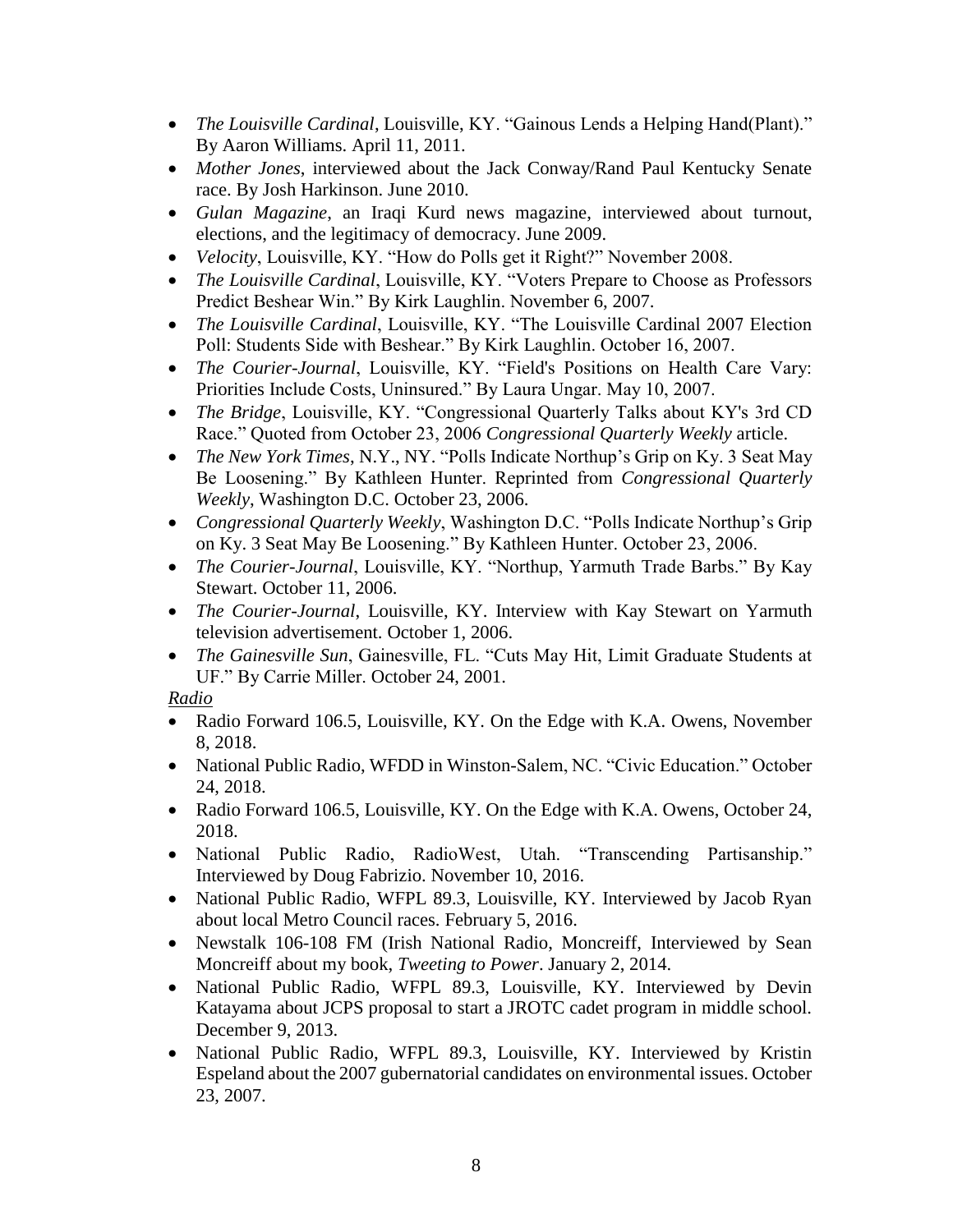• National Public Radio, WFPL 89.3, Louisville, KY. Panelist on midterm election special. November 7, 2006.

### **INVITED PRESENTATIONS**

- "Using Secondary Survey Data to Assess Digital Information Effects on Political Behavior in Latin America: Results and Hurdles." Conference on Social Media and Latin American Democracy Sponsored by the Kofi Annan Foundation and Social Science One, Sao Paulo, Brazil (teleconference). (2019).
- "Social Media: Destroying or Saving Democracy?" Cesar Chavez Higher Education Speaker Series, Sierra College, Rocklin CA (2019).
- "Directed Dissidence in Autocracies: How China's Digital Strategy Wins even with Cracks in The Great Firewall." Owensboro Area World Affairs Council, Owensboro Community and Technical College in Owensboro, KY. (2019).
- "United We Stand Divided We Fall." REDTalks organized by the Engaging Issues Committee and Honors Student Council, University of Louisville. (2019).
- "Surfing to the Extremes: The Polarization of Public Opinion." Meet the Professor - University of Louisville (2018).
- "Social Media, Fake News and the Impact of Public Opinion." Yearlings Club Louisville, KY (2018).
- "Social Media and the Consequences of the New Media Environment for Politics, Journalism, and Political Discourse." UofL Alumni and Friends with Monica Pearson, Atlanta, GA (2018).
- "Managing Information Wars in Autocracies: China's Winning Digital Strategy." National Consortium for Teaching About Asia – Berea College (2018).
- "Political Perceptions and Digital Sensitivity." Fraternity and Sorority Life, University of Louisville (2016).
- "Surfing to the Extremes: The Polarization of Public Opinion." University of Kentucky (2016).
- "Social Media Politics at Home and Abroad: Echo Chambers and Digital Dissidence." Owensboro Area World Affairs Council, Owensboro Community and Technical College in Owensboro, KY. (2016).
- "Civic Education and Democratic Capacity: How do Teachers Teach and What Works?" *Southwestern Political Science Association* (invited as the Robert L. Lineberry Award winning paper) (2015).
- "The Psychology of Social Media: Business Applications." Astana Innovations, Astana Kazakhstan (2014).
- "Innovations in Teaching." Department of Philology Eurasian National University (2014).
- "Tweeting to Power." Florida State University (2014).
- "Civic Education and Student Learning." Florida State University (2014).
- "How Social Movements Influence Attitudes through the Internet: Attitude Extremity?" McConnell Center, Young Leaders Academy (2012).
- "Roundtable on Legislative Internship Programs." Invited presentation at the National Conference of State Legislators Annual Summit in Louisville, KY (2010).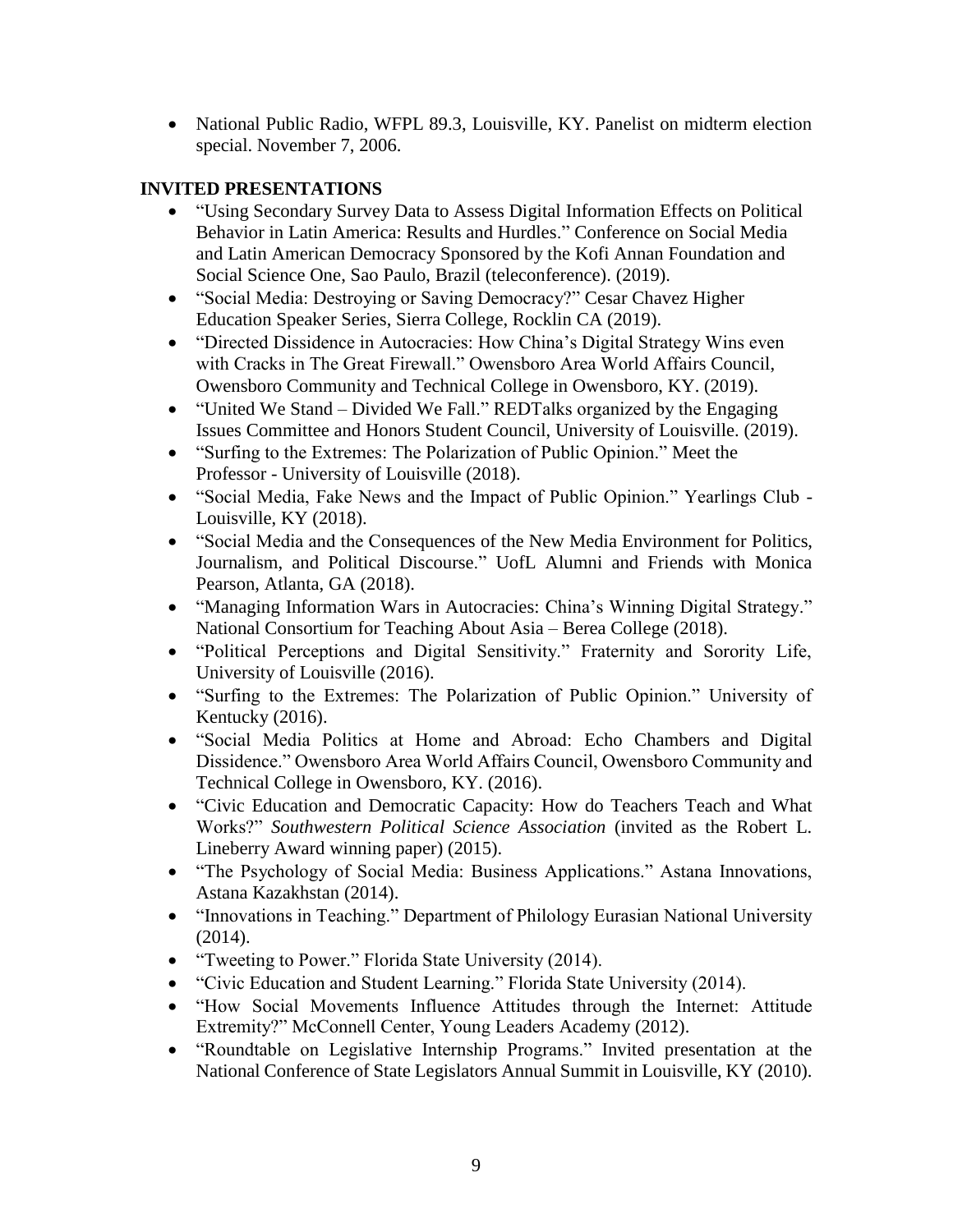- How does Religion Affect Candidate Preference?" invited presentation at the monthly meeting of the Louisville Atheists and Freethinkers (2009).
- "Does Civics Education Actually Work?" invited presentation with coauthor Allison M. Martens at Jack Miller Forum for Civics Education, hosted by Florida Atlantic University (2009).

#### **COURSES TAUGHT**

Undergraduate

- American Federal Government Public Opinion
- 
- Introduction to Political Science Internet and Politics
- Political Discourse Applied Research Graduate
- 
- 
- Digital Politics: American
- 
- Research Methods State and Local Politics
	-
	-
- Research Methods Introduction to Statistics
- Public Opinion TA: Regression Analysis

#### **CONFERENCE PRESENTATIONS**

- "Is the Middle East Surfing to Extremes? Selective Exposure, Social Media, and Attitude Extremity." Presented with Kevin M. Wagner and Dane Warner at the Annual Meeting of the *Southwestern Social Science Association*, Orlando, Fl (2018).
- "Managing Information Wars in Autocracies: China"s Winning Digital Strategy." Presented at the Annual Meeting of the *Kentucky Political Science Association*, Murray, KY (2018).
- "Is the Equalization/Normalization Lens Dead? Social Media Campaigning in U.S. Congressional Elections." Presented with Kevin M. Wagner and Andrew Segal at the Annual Meeting of the *Midwest Political Science Association*, Chicago, IL (2017).
- "Cat Videos Don't Cause Political Protest (Critical Exchange Does): Social Media Effects in the Philippines." Presented at the Annual Meeting of the *Kentucky Political Science Association*, Danville, KY (2017).
- "Critical Social Media Information Flows: Political Trust and Protest Behavior among Kazakhstani College Students." Presented with Amanzhol Bekmagambetov at the Annual Meeting of the *Southern Political Science Association*, New Orleans, LA (2017).
- "Media Medium Matters: Trust, Government Control, and Democracy." Presented with Jason P. Abbott at the Annual Meeting of the *American Political Science Association*, Philadelphia, PA (2016).
- "Surfing to the Extremes: The Polarization of Public Opinion." Presented with Kevin M. Wagner at the Annual Meeting of the *Midwest Political Science Association*, Chicago, IL (2016).
- "Surfing to the Extremes: The Polarization of Public Opinion." Presented at the Annual Meeting of the *Kentucky Political Science Association*, Somerset, KY (2016).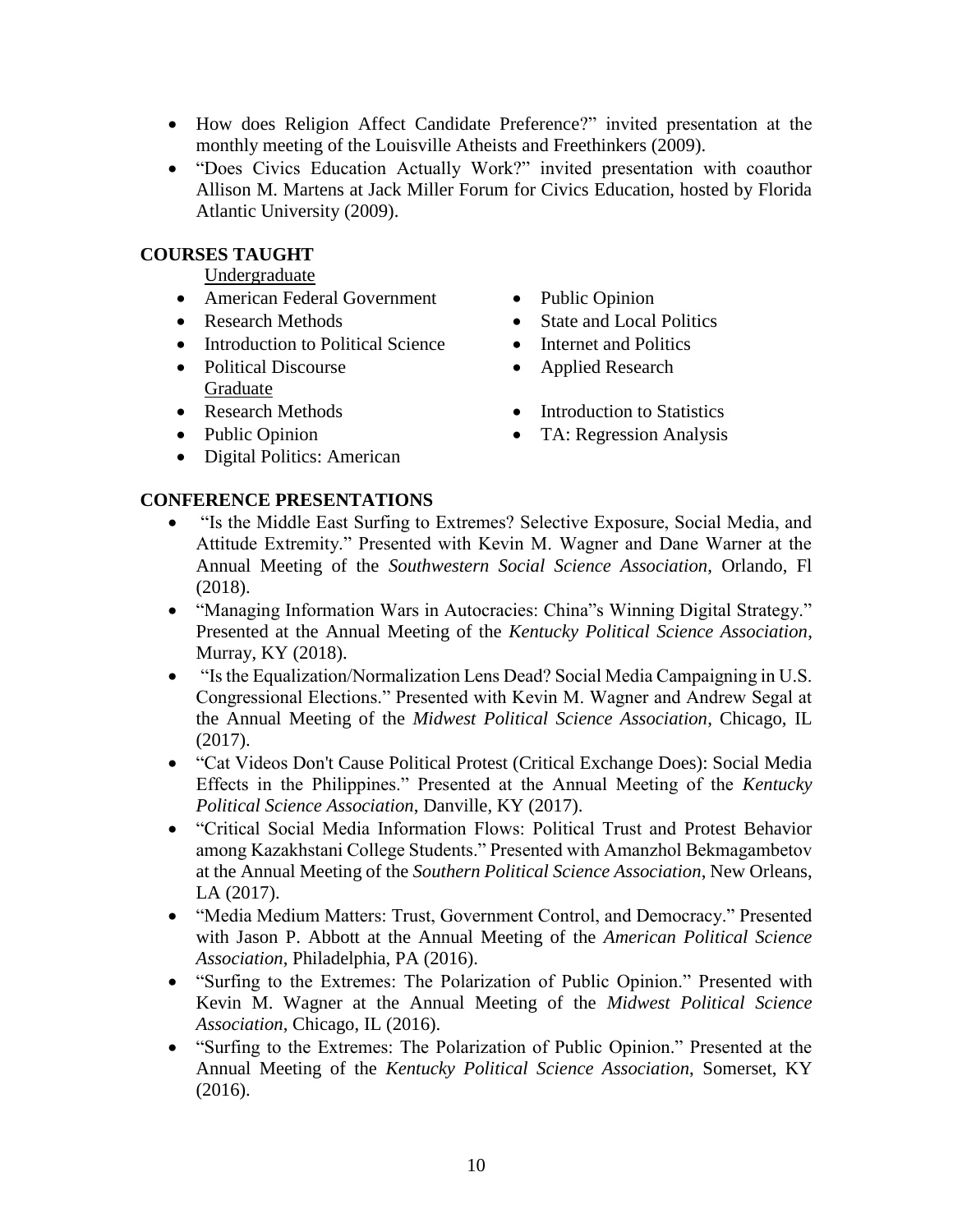- "Political Tinder Box: Critical Information Flows and Participation in Closed States." Presented with Kevin M. Wagner and Jason P. Abbott at the Annual Meeting of the *American Political Science Association*, San Francisco, CA (2015).
- "The Gendered Digital Divide in Latin America." Presented with Tricia J. Gray at the *Latin American Studies Association, Annual Meeting*, San Juan, Puerto Rico (2015).
- "Internet Freedom and Social Media Effects: Democracy and Citizen Attitudes in Latin America." Presented with Tricia J. Gray and Kevin M. Wagner at the *Latin American Studies Association, Annual Meeting*, London, England (2014).
- "Internet Freedom and Social Media Effects: Democracy and Citizen Attitudes in Latin America." Presented at the *Kentucky Political Science Association, Annual Meeting*, Lexington, KY (2014).
- "I am Woman, Hear me Tweet! Gender Differences in Twitter Use among Congressional Candidates." Presented with Kevin M. Wagner and Mirya R. Holman at the Annual Meeting of the *Southern Political Science Association*, New Orleans, LA (2014).
- "Does the Internet Stimulate Political Participation in Asia? It Depends." Presented with Jason P. Abbott at the Annual Meeting of the *European Communication Research and Education Association*, *New Trends in Political Communication*, Milan, Italy (2013).
- "Civic Education: Do Liberals do it Better?" Presented at the *Midwest Political Science Association, Annual Meeting*, Chicago, IL (2013).
- "Civic Education: Do Liberals do it Better?" Presented at the *Kentucky Political Science Association, Annual Meeting*, Lexington, KY (2013).
- "Civic Education and Democratic Capacity: How do Teachers Teach and What Works?" Presented at the *Kentucky Political Science Association, Annual Meeting*, Campbellsville, KY (2012).
- "Civic Education and Democratic Capacity: How do Teachers Teach and What Works?" Presented with Allison M. Martens at the *American Political Science Association*, *Annual Meeting*, Seattle, WA (2011).
- "The New "New Racism" Thesis: Limited Government Values and Race-Conscious Policy Attitudes." Presented at the *American Political Science Association*, *Annual Meeting*, Seattle, WA (2011).
- "How Strategic Framing Alters the Effect of Values on Opinions: Evidence from a Multi-Method Study of the Framing of Gay Rights Issues among Blacks and Whites." Presented with coauthor Laurie Rhodebeck at the *Midwest Political Science Association, Annual Meeting*, Chicago, IL (2011).
- "The Effectiveness of Civic Education: Are "Good" Teachers Actually Good for Students?" Presented with coauthor Allison M. Martens at the *Kentucky Political Science Association, Annual Meeting*, Bowling Green, KY (2011).
- "Framing Gay Rights Issues Using Egalitarian and Traditional Values." Presented with coauthor Laurie Rhodebeck at the *Midwest Political Science Association, Annual Meeting*, Chicago, IL (2010).
- "The New Racism Thesis: Incorporating Ethnocentrism." Presented at the *Kentucky Political Science Association, Annual Meeting*, Murray, KY (2010).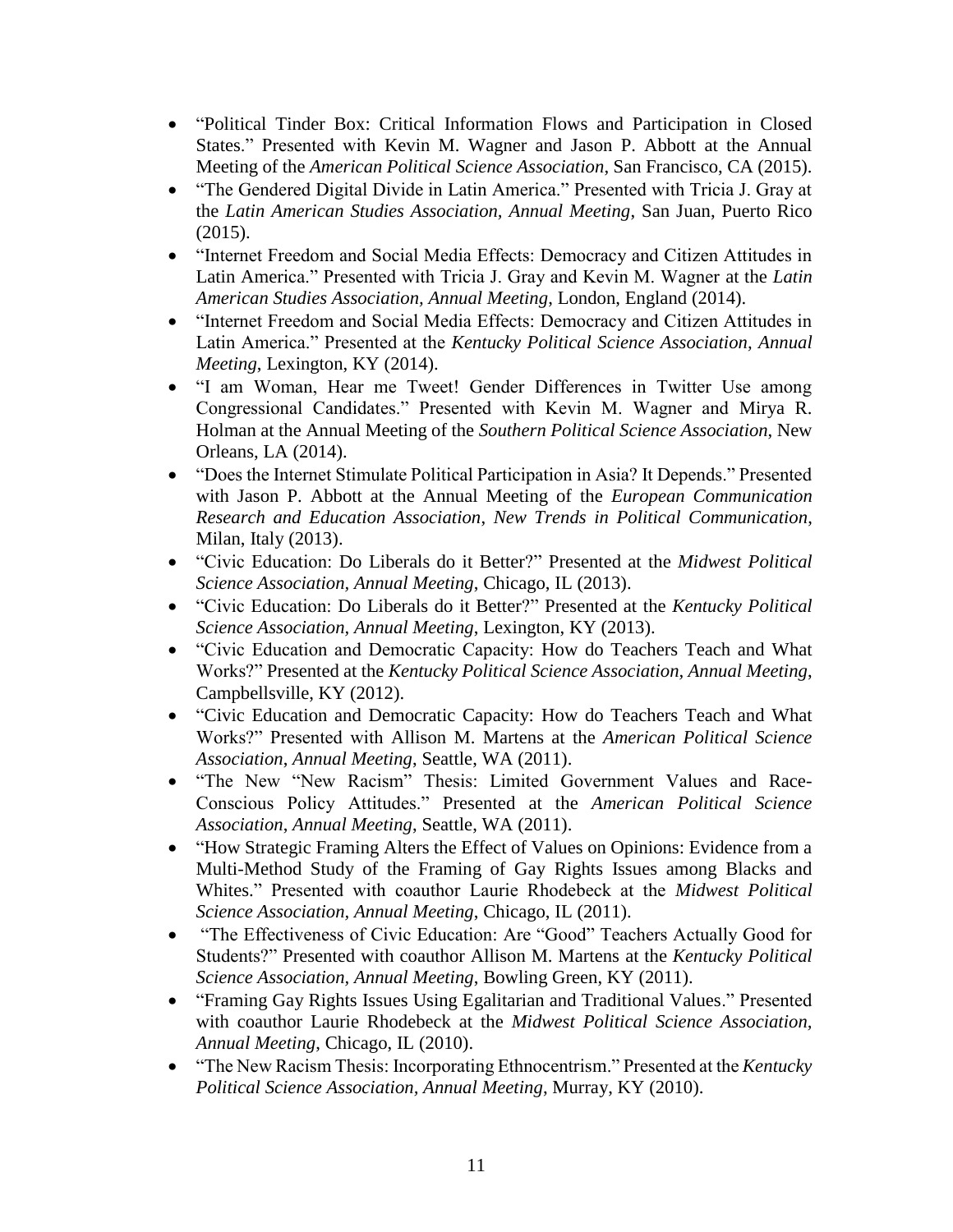- **"**The Internet: Two One-Sided Information Flows?" Presented at the *Southern Political Science Association, Annual Meeting*, Atlanta, GA (2010).
- "Context Matters: Race, Values, and Opinions on Social Issues." Presented with coauthor Laurie Rhodebeck at the *Midwest Political Science Association, Annual Meeting*, Chicago, IL (2009).
- "Bowling Online: The Internet and the New Social Capital." Presented at the *Kentucky Political Science Association, Annual Meeting*, Louisville, KY (2009).
- "Bowling Online: The Internet and the New Social Capital." Presented with coauthor Kevin Wagner at the *Southern Political Science Association, Annual Meeting*, New Orleans, LA (2009).
- "Bowling Online: The Internet and the New Social Capital." Presented with coauthor Kevin Wagner at the *Florida Political Science Association, Annual Meeting*, St. Petersburg, FL (2008).
- "Race, Values, and Attitudes about Social Welfare." Presented at the *Kentucky Political Science Association, Annual Meeting*, Berea, KY (2008).
- "Measuring Ambivalence about Government in the 2006 ANES Pilot Study." Presented with coauthors Michael D. Martinez and Stephen C. Craig at the *American Political Science Association, Annual Meeting*, Chicago, IL (2007).
- "The Multiple Causes of Citizen Ambivalence: Attitudes about Social Welfare Policy." Presented with coauthors Michael D. Martinez and Stephen C. Craig at the *American Political Science Association, Annual Meeting*, Chicago, IL (2007).
- "Electronic Grassroots: Does Online Campaigning Work?" Presented with coauthor Kevin Wagner at the *Midwest Political Science Association, Annual Meeting*, Chicago, IL (2007).
- "Ambivalence about Social Welfare: An Evaluation of Measurement Approaches." Presented at the *Kentucky Political Science Association, Annual Meeting*, Morehead, KY (2007).
- "Political Trust and Support for Social Welfare: The Role of Ambivalence." Presented with coauthors Stephen C. Craig and Michael D. Martinez at the *American Political Science Association, Annual Meeting*, Philadelphia, PA (2006).
- "Ambivalence about Social Welfare: An Evaluation of Measurement Approaches." Presented at the *Midwest Political Science Association, Annual Meeting*, Chicago, IL (2005).
- "Who's Ambivalent and Who's Not? Ideology and Ambivalence about Social Welfare." Presented at the *Southern Political Science Association*, New Orleans, LA (2005).
- "Winners, Losers, and Perceived Mandates: Voter Explanations of the 1998 Gubernatorial and 2000 Presidential Elections in Florida." Presented with coauthors Stephen C. Craig, Michael D. Martinez, and Jim G. Kane at the *American Political Science Association, Annual Meeting*, Chicago, IL (2004).
- "Religion and Core Values: A Reformulation of the Funnel of Causality." Presented with coauthor Bill Radunovich at the *Midwest Political Science Association, Annual Meeting*, Chicago, IL (2004).
- "Race, Values, and Attitudes about Social Welfare." Presented at the *Florida Political Science Association, Annual Meeting*, Gainesville, FL (2004).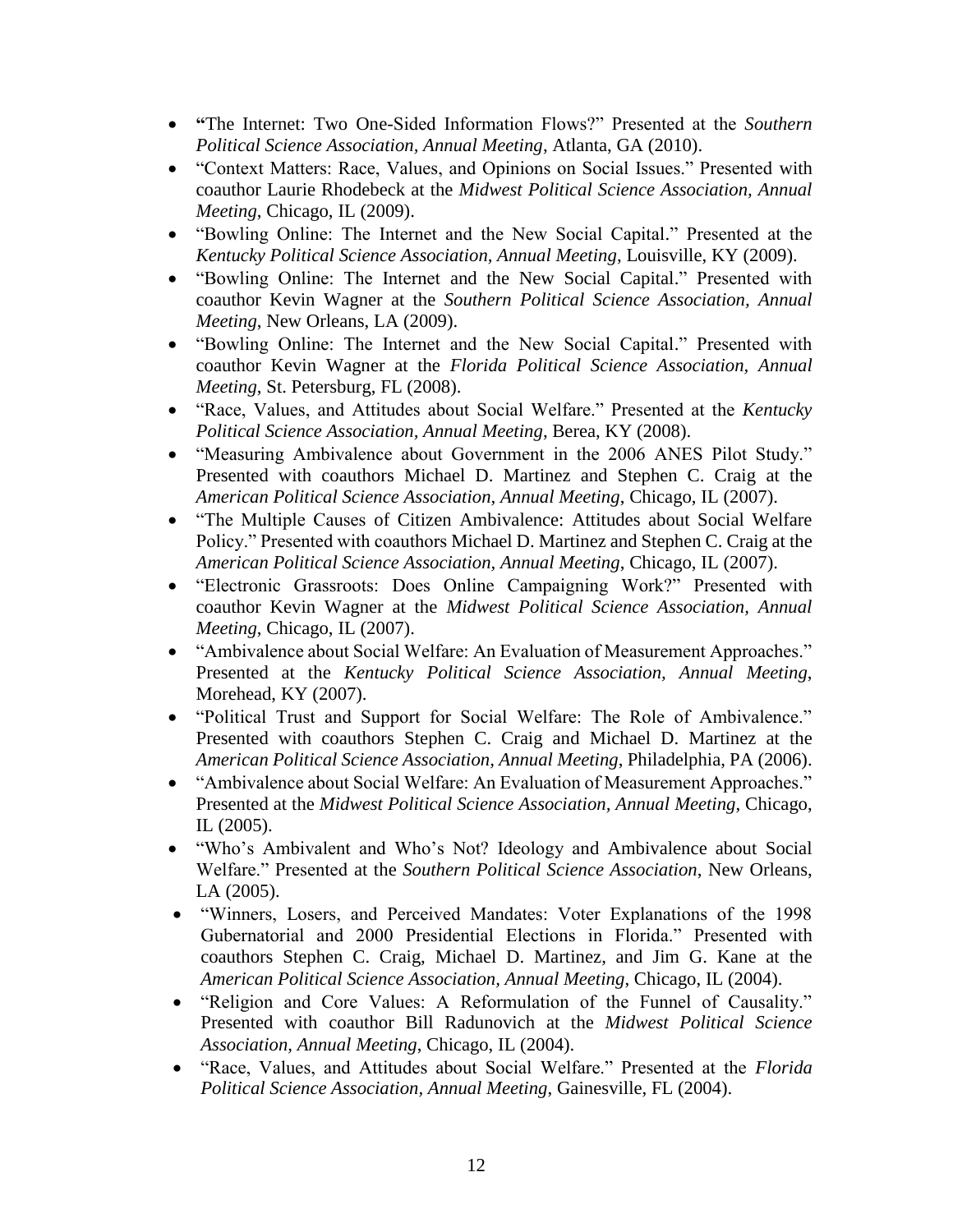- "Religion or Core Values? The Moderating Effects of Core Values on Religious Support for Political Candidates." Presented with coauthor Bill Radunovich at the *Southwestern Political Science Association, Annual Meeting*, San Antonio, TX (2003).
- "The Structure and Attitudinal Implications of African Americans' Core Values." Presented at the *Midwest Political Science Association, Annual Meeting*, Chicago, IL (2003).
- "The Electronic Ballot Box: A Rational Voting Model and the Internet." Presented with coauthor Kevin Wagner at the *Midwest Political Science Association, Annual Meeting*, Chicago, IL (2003).
- "Religion or Core Values? The Moderating Effects of Core Values on Religious Support for Political Candidates." Presented with coauthor Bill Radunovich at the *Florida Political Science Association, Annual Meeting*, Tampa, FL (2003).
- "Congressional 'Actions' and Public Reactions: Exploring the Link Between Congressional Activity and External Efficacy" Presented at the *Southern Political Science Association, Annual Meeting*, Savannah, GA (2002).
- "Morality versus Personal Freedom: Citizens' Ambivalence about Gay Rights." Presented with coauthors Stephen C. Craig, Jim Kane, and Michael D. Martinez at the *American Political Science Association, Annual Meeting*, Boston, MA (2002).
- "Is there a 'Woman's Perspective'? An Exploration of Gender Differences along Republican and Conservative Lines" Presented at the *Southwestern Political Science Association*, New Orleans, LA (2002).
- "The Electronic Ballot Box: A Rational Voting Model and the Internet." Presented with coauthor Kevin Wagner at the *Southwestern Political Science Association*, New Orleans, LA (2002).
- "Attitudinal Ambivalence, Core Values, and Gay Rights: A Proposed Model of Measurement." Presented at the *Florida Political Science Association, Annual Meeting*, Sarasota, FL (2002).
- "The Electronic Ballot Box: A Rational Voting Model and the Internet." Presented with coauthor Kevin Wagner at the *Florida Political Science Association, Annual Meeting*, Sarasota, FL (2002).

#### **DISSERTATIONS, THESES, INDEPENDENT STUDIES, AND INTERNSHIPS SUPERVISED**

## *Ph.D. Dissertations*

- Committee Member, Trevor Leach, "Characterizing Majority Rule on Various Discrete Models of Consensus." Department of Mathematics (2019).
- Committee Member, Eric Vorst, "Trolling Twitter." Department of Political Science, University of Missouri – St. Louis. (2017).
- Committee Member, Sarah Schulz King, "Extending Differences of Votes Rules on Three voting Models." Department of Mathematics (2017).
- Committee Member, Neal Turpin, "Structure, Spending, and Democracy: A Study of Municipal Governments." Department of Urban and Public Affairs (2016).
- Committee Member, Lucas Hoots, "Strong Quota Systems and May's Theorem on Median Semilattices." Department of Mathematics (2015).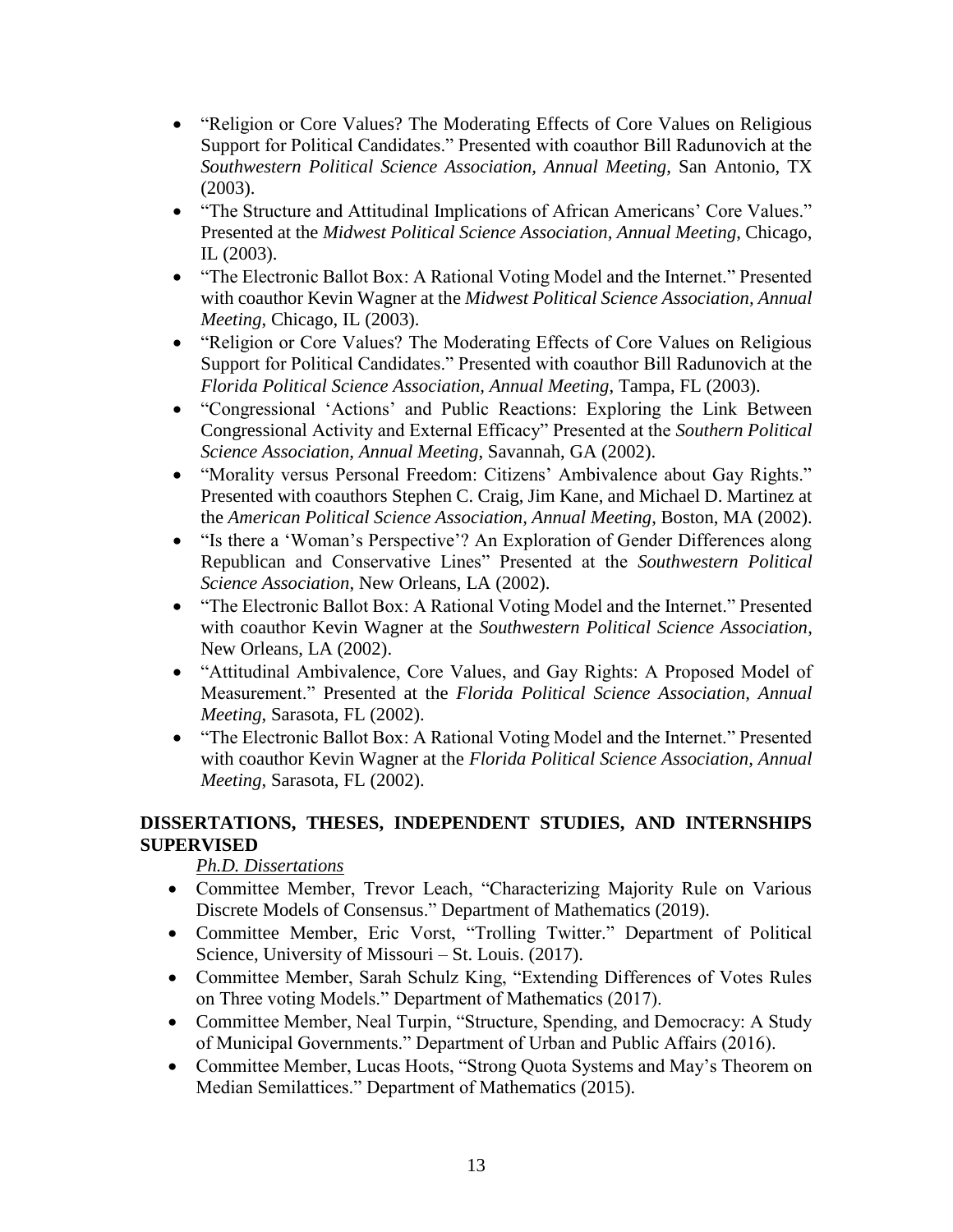- Committee Member, Doddy Aditya Iskander, "Power and Planning in the Deconstruction of Urban Freeway: A Case Study of San Francisco and Milwaukee." Department of Urban and Public Affairs (2014).
- Committee Member, Joshua D. Ambrosius, "Religion and Regionalism: Congregants, Culture, and City county Consolidation in Louisville, Kentucky." Department of Urban and Public Affairs (2010).
- Committee Member, Jeff Osgood, "Exurban Dynamics: An analysis of migration, policy, and territorial scale." Department of Urban and Public Affairs (2008-2009). *Master's Theses*
- Chair, Adam Lyons, "Framing Climate Change as National Security: A Survey Experiment on Climate Change Perceptions." (Fall 2018).
- Chair, Douglas Murdoch, "An Electronic Theory of Democracy: Members of Congress on their Computers." (Spring 2015).
- Chair, Sean Welch, "Contentious Spaces: A Comparative Analysis of Latin American Resistance Campaigns, 1956-2006." (Spring 2015).
- Chair, Emily K. Maiden, "Girls with Guns: The Disarmament and Demobilization of Female Ex-Combatants in Africa." (Spring 2014).
- Committee Member, Jessie-Leigh Thomas, "EU Policy in Belarus: Prospects for Democratization." (Summer 2013).
- Committee Member, Shane Scott, "A Subcultural Study of Freestyle BMX: The Effects of Commodification and Rationalization on Edgework." (Spring 2013).
- Chair, Christopher W. Ledford, "Ethnocentric Frames across Race: The Media's Role in Activating Ethnocentrism and Public Support for Conflict Abroad." (Spring 2012).
- Chair, G. Jason Smith, "Do Sovereign Wealth Funds Mitigate Authoritarian Rule? A Statistical Analysis of Sovereign Wealth Funds and the Resource Curse." (Fall 2010).
- Chair, Carolyn Morgan, "Politically Divided: A Comparative Analysis of German Right-wing Extremist Voter Support." (Spring 2010).
- Committee Member, Brenna Angel, "Where are we now? A Case Study of Convergent Journalism." Department of Communication (Spring 2010).
- Chair, Adam David Marlowe, "Online Social Networking's Effect on Political Participation, and the Digital Divide." Master's Thesis (Fall 2009).
- Committee Member, Donna M. Elkins, "Would You Like to Talk? The Impact of Media and Interpersonal Communication on Knowledge about Candidates and Likelihood of Voting." (Summer 2009).
- Committee Member, Dollie J. Greenwell, "Congress, Framing, Media and Bankruptcy Reform: 1997-2005." (Spring 2008). *Graduate Independent Studies/Directed Research*
- Supervisor, Dakota Edwards, "Political Behavior." (Fall 2018)
- Supervisor, Dylan Swinford, "Political Behavior." (Fall 2018)
- Supervisor, Dwan Turner, "Sustainability, Law, and Social Media: A Digital Path around Legal Constructs." (Fall 2017)
- Supervisor, Dwan Turner, "Tactical Entrepreneurship, Social Media and Digital Political Economy." (Fall 2017)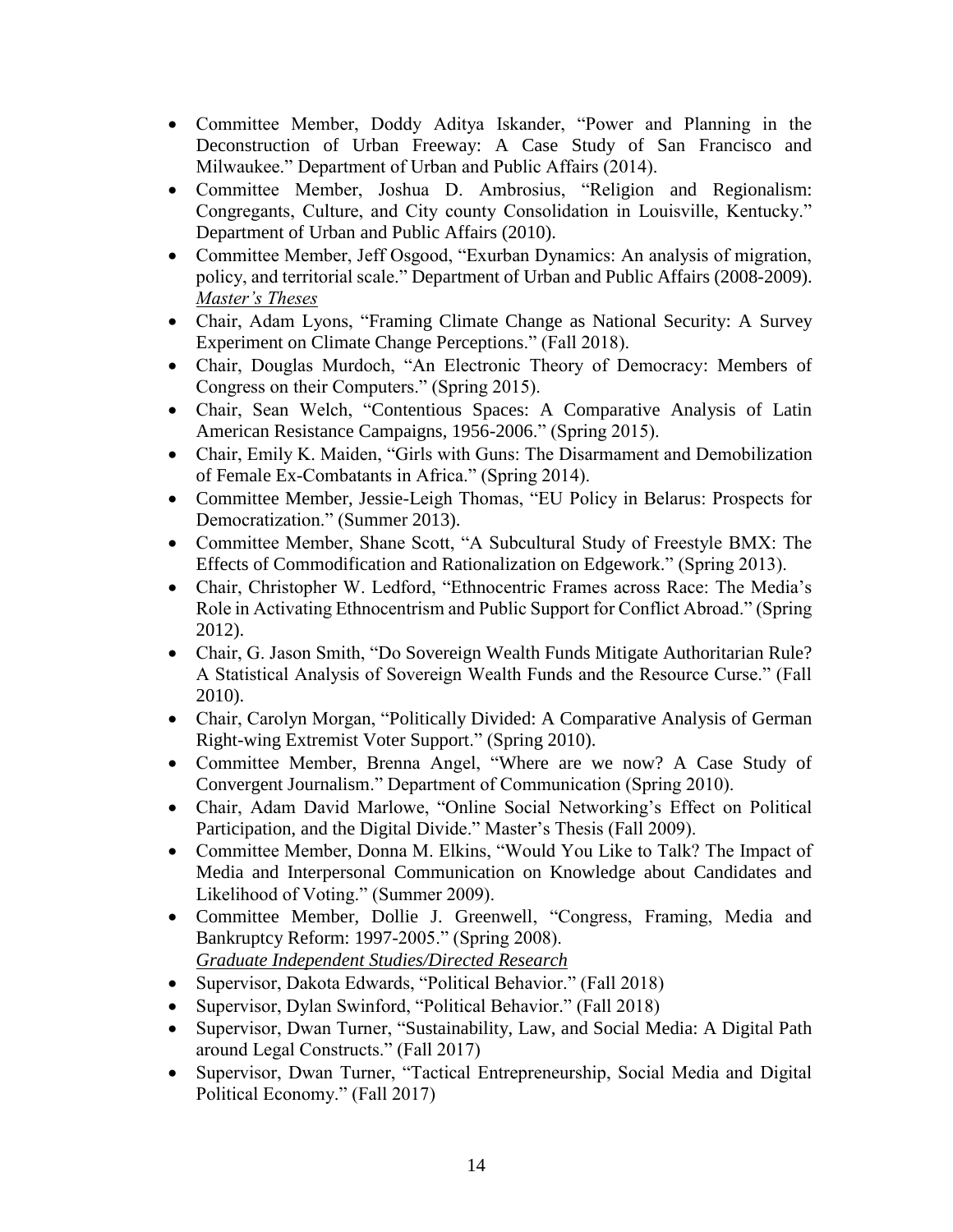- Supervisor, Amanzhol Bekmagambetov, "Political Psychology." (Fall 2016).
- Supervisor, Nikita Sleptcov, "Research Design: Framing Effects on Gay Rights Attitudes in Russia." (Fall 2016).
- Supervisor, Eric Ketterling, "A Qualitative Study of Social Media and Community Building." (Spring 2016).
- Supervisor, Kelly Alexander, "The Relationship between Non-Profit and For-Profit Nursing Facilities and Specialized Programs for Behavioral Problems." (Spring 2016).
- Supervisor, Molly Clark, "Social Media and Politics." (Fall 2015).
- Supervisor, John Heimer, "Political Parties and Social Media (Part 2)." (Fall 2015).
- Supervisor, John Heimer, "Political Parties and Social Media (Part 1)." (Spring 2015).
- Supervisor, Eric Ketterling, "Social Media and Community Building." (Fall 2015).
- Supervisor, Kylen Patterman, "Gender's Influence on Support for Gay Rights at Work and Home (Part 1)." (Spring 2015).
- Supervisor, Kylen Patterman, "Gender's Influence on Support for Gay Rights at Work and Home (Part 2)." (Spring 2015).
- Supervisor, Jessica Parsons, "Objective Affluence, Subjective Evaluations and Environmental Policy Preferences." (Spring 2015).
- Supervisor, Jessica Parsons, "The Effect of Observing Selfish of Fair Decisions Depends on a Lot." (Spring 2015).
- Supervisor, Sidwell Ferguson-English, "Do Men and Women Apply Egalitarianism in Unique Ways: an Analysis of Egalitarianism's Application across Thirty Years." (Spring 2015).
- Supervisor, Sidwell Ferguson-English, "Egalitarianism and Gender Differences." (Fall 2014).
- Supervisor, Bryan Burns, "The Impact of Urban Residency on Attitudes concerning Government Social Welfare Spending among Conservatives." (Spring 2014).
- Supervisor, Bradley Patrick, "Union Membership and Right to Work Laws." (Spring 2014).
- Supervisor, Siddique Malik, "America's Muslim Subculture." (Spring 2014).
- Supervisor, Raj Ahuja, "Closed Network Theory and Impact of Education on Major Christian Groups." (Spring 2013).
- Supervisor, Jessie-Leigh Thomas, "Lukashenka versus the Internet." (Fall 2012)
- Supervisor, Megan Helton, "Is California's Three Strikes Law a Game-Winning Strategy against Crime?" (Spring 2012).
- Supervisor, Kevin W. Caylor, "Do Primary Voters Vote their Hearts or Minds?" (Summer 2008).

*Undergraduate Theses*

- Chair, Sarah Carey, "Perceived Public Opinion vs. Actual Public Opinion and Media's Influence." (Fall 2018).
- Chair, Blake Gerstner, "Social Networking Sites and Gaining Political Support: The Effectiveness of Using Social Media as a Political Advantage." (Spring 2018).
- Chair, Frank Bencomo-Suarez. "An Analysis of Democracy's Effect on Egovernment Development Globally." (Spring 2018).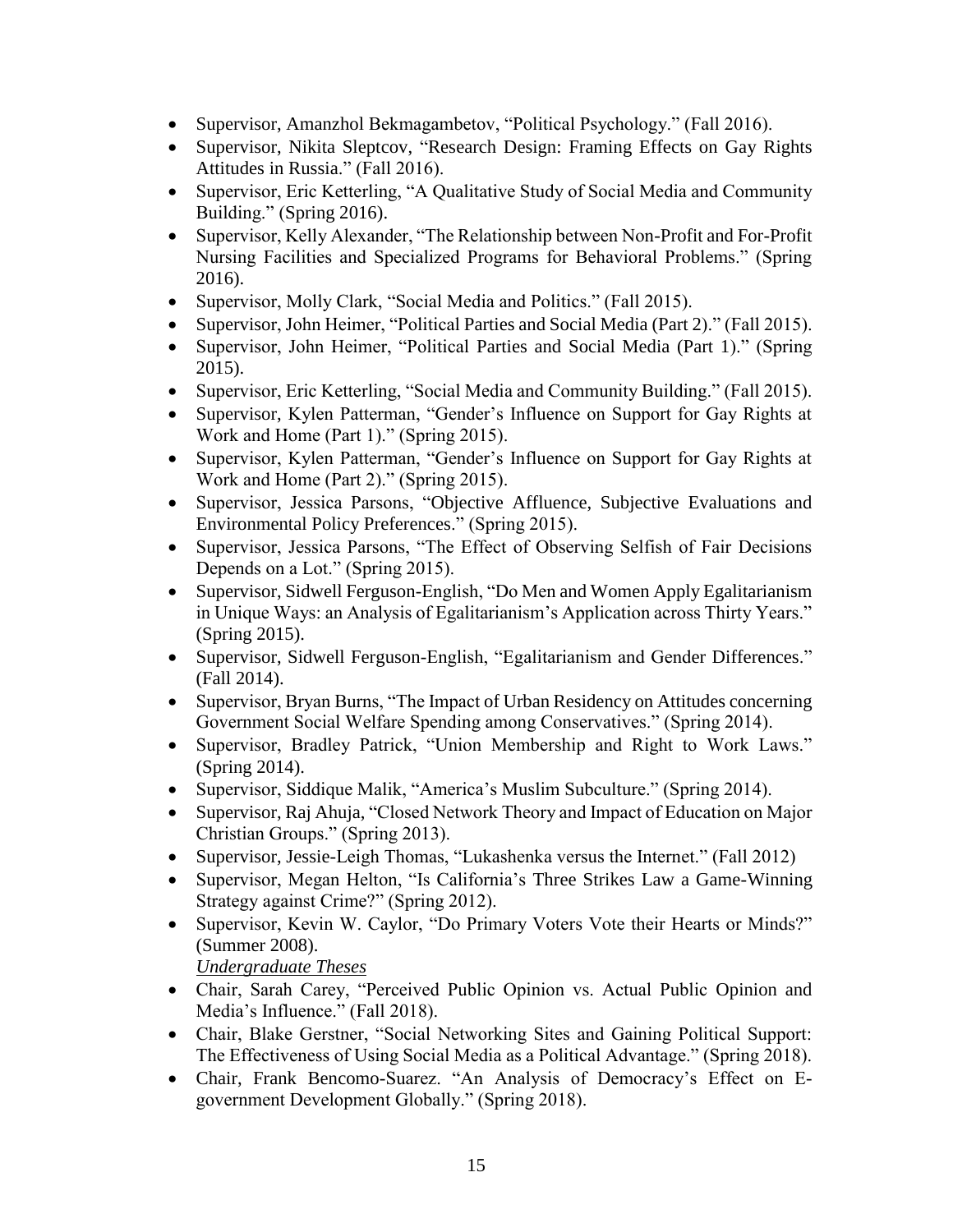*Undergraduate Independent Studies*

- Supervisor, Jonas Bastien, "An Observational Study of Lobbying in Kentucky." (Spring 2018).
- Supervisor, Brian Gupton, "Solar Bill: Observational Study of the Kentucky General Assembly." (Spring 2018).
- Supervisor, Blake Gerstner, "Social Networking Sites and Gaining Political Support: The Effectiveness of Using Social Media as a Political Advantage." (Spring 2017).
- Supervisor, Andrew Segal, "The Influence of Campaign Spending on the Efficacy of Social Media Campaigning in U.S. Congressional Elections: Part 2." (Spring 2016).
- Supervisor, Shane White, "A Plan for Political Social Media Consulting." (Fall 2015).
- Supervisor, Bryce Kleinsteuber, "European Political Parties' Social Media Behavior." (Fall 2015).
- Supervisor, Andrew Segal, "The Influence of Campaign Spending on the Efficacy of Social Media Campaigning in U.S. Congressional Elections: Part 1." (Fall 2015).
- Supervisor, Thomas Owen, "Social Media and Politics." (Spring 2015).
- Supervisor, Arsh Haque, "Student Perceptions of Political Science Professors." (Fall 2014).
- Supervisor, Sean Southard, "Student Perceptions of Political Science Professors." (Fall 2014).
- Supervisor, Madison Carter, "Political Polarization and Social Media." (Spring 2014).
- Supervisor, Adam Tudor, "The Effects of Negative Campaigning." (Spring 2012).
- Supervisor, Terrance Sullivan, "Yes He Did: How Obama used Technology and Innovation to Change the 2008 Presidential Election." (Spring 2009).
- Supervisor, Steven Hibbs, "Should Prayer be Allowed in Public Schools? Should the Word "God" be Allowed in the Pledge of Allegiance?" (Spring 2009).
- Supervisor, Jacie Rowe, "The Congressional Black Caucus." Field Research in Washington D.C., University of Louisville (Spring 2008).
- Supervisor, Jennifer M. Ward, "Is Sexual Tourism Good for Brazil?" Field Research Abroad (Fall 2007).
- Supervisor, Victoria Hutchins, "South vs. Northeast: Religion, Class, and Political Behavior." Undergraduate Independent Study, University of Louisville (Spring 2007).

*Internships*

- 2018: Ellen Braden, Easton Depp, Elijah Eisert, Brian Gupton, Baylee Kinsee, Isaac Oettle, Rachel Milligan, Ashkan Rezai
- 2017: Mahdi Ali, Collin Britt
- 2016: Mahdi Ali, Jonas Bastien, Bryan Cockroft, Seth Drake, Mary Helen Hamilton, Ashley Kahloon, Tara Mosely, Gad Niyiragira, Joshua Nobile, Natalie Shields, Dane Warner
- 2015: Vishnu Tirumala, William Tolbert, Bryce Kleinsteuber, Connor Allen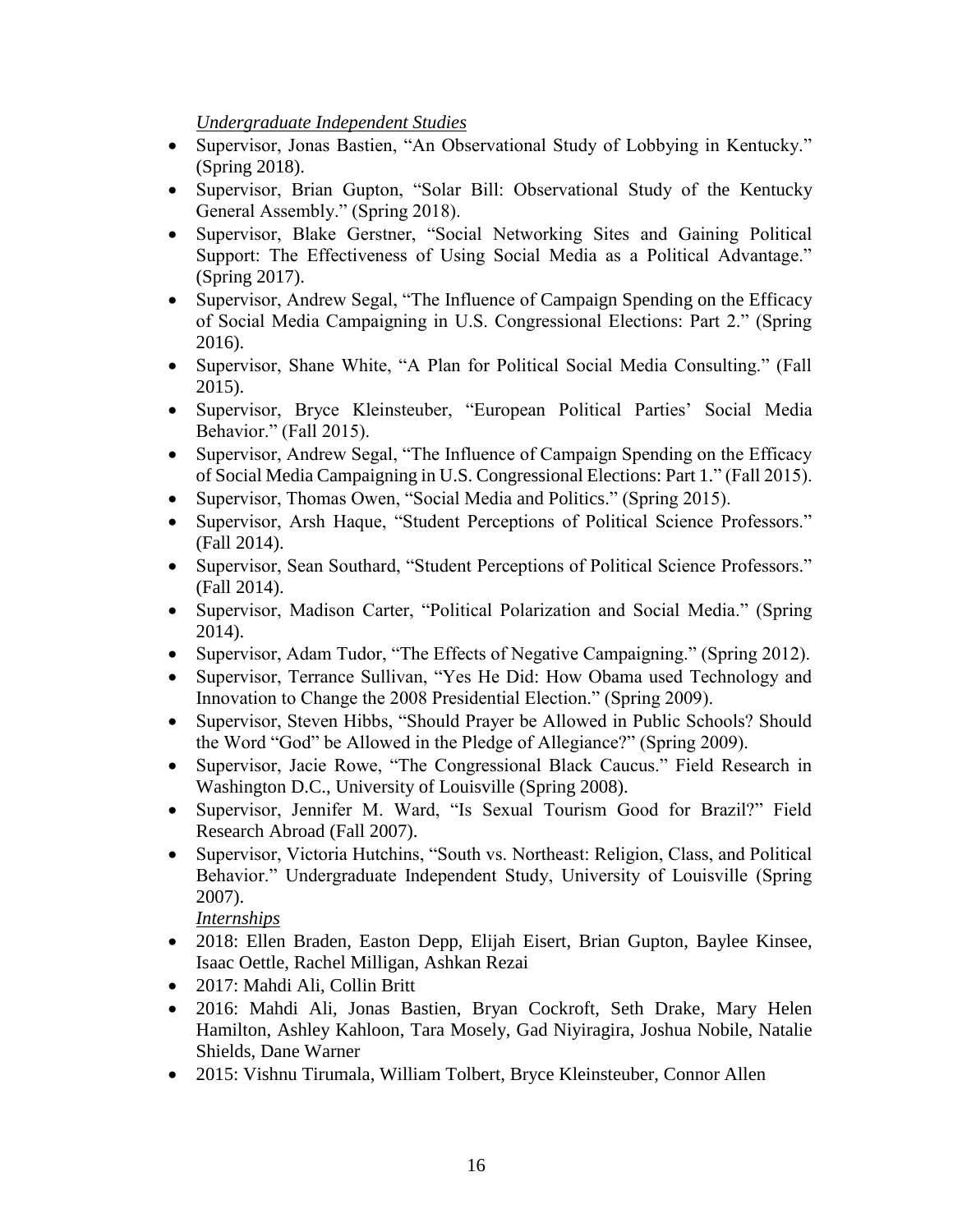- 2014: Arsh Haque, Courtney Barthelemy, Hope Bow, Robert Carlson, Conor Halbleib, Shane White (2), Marisa Lind.
- 2013: Ashley Burkhead, Collin Darnell, Lynzie Embry, Joseph Haydon, Clara Putnam, Aaron Schultz, Jonathan Shutt, Shritha Vasudevan, Taylor White.
- 2012: Chase Riddle, Bilynda Hodge, Zachary Ireland, Victoria Swartz, Meghan Waters, Osha Shireman, Lynzie Embry, Sean Ezell, Nicole Hambleton, Jaymar Bonet, Nathan Hernandez, Matthew McGrath, Aris Rogers, Jeremy Smith.
- 2011: Trey Pippin III, Mary Kate Lindsey.
- 2010: Marianna Ashey, Patrick Redmon, Carol Wright, Patrick Flannery, David Gatti, Alexandra Millson, Ariel Sickles, Carrie Williamson, Jessie Fries, Jessie Payne, Christopher Abner.
- 2009: Brad Atzinger, Ambrose O'Bryan, Christopher Lamb.
- 2008: Tejas Shastry, Derek Jones, Michael G. Razeeq, Nicholaus P Wilson, Tytianna Wells, Miguel Sanchez, Chandler Marks, Jasmine Weatherby.
- 2007: Mariah Bibb.

#### **PROFESSIONAL SERVICE**

- Peer reviewer, Grawemeyer Award for Ideas Improving World Order (2010, 2011, 2014, 2016-2 reviews, 2018).
- Executive Committee, *American Political Science Association* Information Technology and Politics Section (2015-2017).
- Guest Editor, *Online Information Revi*ew (2015-2016).
- Editorial Board, *Commonwealth Review of Political Science* (2012-current).
- Journal peer reviewer: *American Political Science Review, American Politics Research, American Review of Politics, British Journal of Political Science, Information, Communication, and Society, East Asia: An International Quarterly, East European Politics, International Journal of Press/Politics, International Journal of Technology, Knowledge, and Society, Journal of Black Studies, Journal of Communication, Journal of Computer-Mediated Communication, Journal of Information Technology & Politics, Journal of Politics, New Media & Society, Perspectives, Policy & Internet, Political Behavior, Political Psychology, Political Research Quarterly, Politics and Religion, PS: Political Science & Politics, Social Media + Society, Social Science Computer Review, Social Science Journal, Social Science Quarterly, and State Politics & Policy Quarterly.*
- Conference service: *Southwestern Social Science Association* 2018 (chair), *Kentucky Political Science Association* 2018 (discussant), *American Political Science Association* 2016 (chair), *Kentucky Political Science Association* 2016 (discussant and chair), *American Political Science Association* 2015 (discussant), *Southern Political Science Association* 2014 (discussant), *European Communication Research and Education Association*, *New Trends in Political Communication* 2013 (chair), *Midwest Political Science Association* 2013 (discussant), *Kentucky Political Science Association* 2013 (chair and discussant), *Midwest Political Science Association* 2011 (discussant), *Kentucky Political Science Association* 2010 (chair and discussant), *Southern Political Science Association* 2010 (chair), *Midwest Political Science Association* 2011 (chair), *Kentucky Political Science Association* 2009 (chair), *Kentucky Political Science*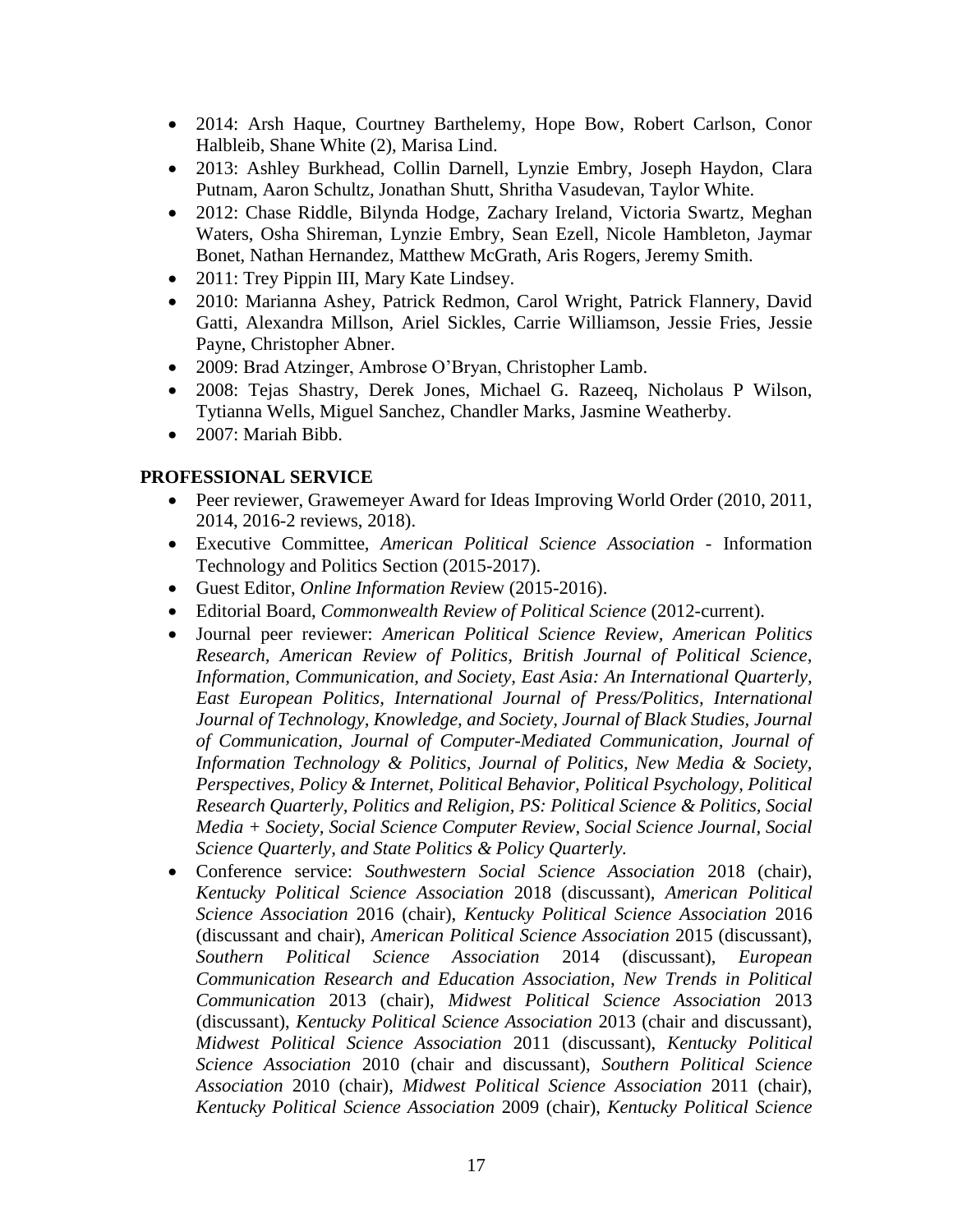*Association* 2009 (discussant), *Southern Political Science Association* 2009 (chair), *Florida Political Science Association* 2008 (chair and discussant), *American Political Science Association* 2006 (discussant), *Midwest Political Science Association* 2004 (discussant), *Southwestern Political Science Association* 2002 (chair and discussant).

- Book publisher reviewer: Lynne-Reiner (2015), Oxford University Press (2016, 2018), Routledge (2011), Wadsworth (2011), Westview Press (2015).
- Extramural Reviewer for Tenure/Promotion: 4 cases (2014, 2015, 2016, 2018).
- Reviewer for Time-Sharing Experiments in the Social Sciences (2014).
- Associate Editor, *International Journal of Technology, Knowledge and Society* (2013).
- Section Co-Chair, The Internet, Technological Change, and Politics Section of the Annual Meeting of the *Southern Political Science Association*, New Orleans, LA (2012, 2014).
- President, *Kentucky Political Science Association* 2008-2009.
- Judge, Competition for the best undergraduate paper presented at the Annual Meeting of the *Kentucky Political Science Association, Annual Meeting*, Louisville, KY (2009).

#### **COMMUNITY SERVICE**

- Board of Directors, Louisville Metro Parks Foundation, Jefferson County, Louisville, KY (2012-2016).
- Volunteer with the Jefferson County Adopt a Park Program, Louisville Extreme Park (2011-Current).
- Serve as a reader for the College Board Advanced Placement American Government Exam (2010-2017).
- Performed analysis on data about the JCPS Military Cadet Program proposal for the Fellowship of Reconciliation and presented to the school board (2013).
- Presented to JCPS School Board concerning their Military Cadet Program proposal (2013).
- Participant for the College Board Advanced Placement American Government Exam Course and Exam Development (2009).
- Assisted Lloyd Memorial High School students (Erlanger, KY) with their proposed bill in the Kentucky State Legislature (2007).

## **UNIVERSITY AND DEPARTMENTAL SERVICE**

- Director, Kentucky State Legislature Internship Program, University of Louisville (2006-Current).
- Advisor, Pi Sigma Alpha, University of Louisville (2006-Current).
- Campus Coordinator, Legislative Research Commission Internship Program, Kentucky (2007-Current).
- Member, Graduate Committee (2009-current).
- Chair, Departmental Spring Fete/Brennan-Haly Committee (2007-current).
- Coordinator and Developer, International Exchange Agreement with Eurasian National University, Kazakhstan.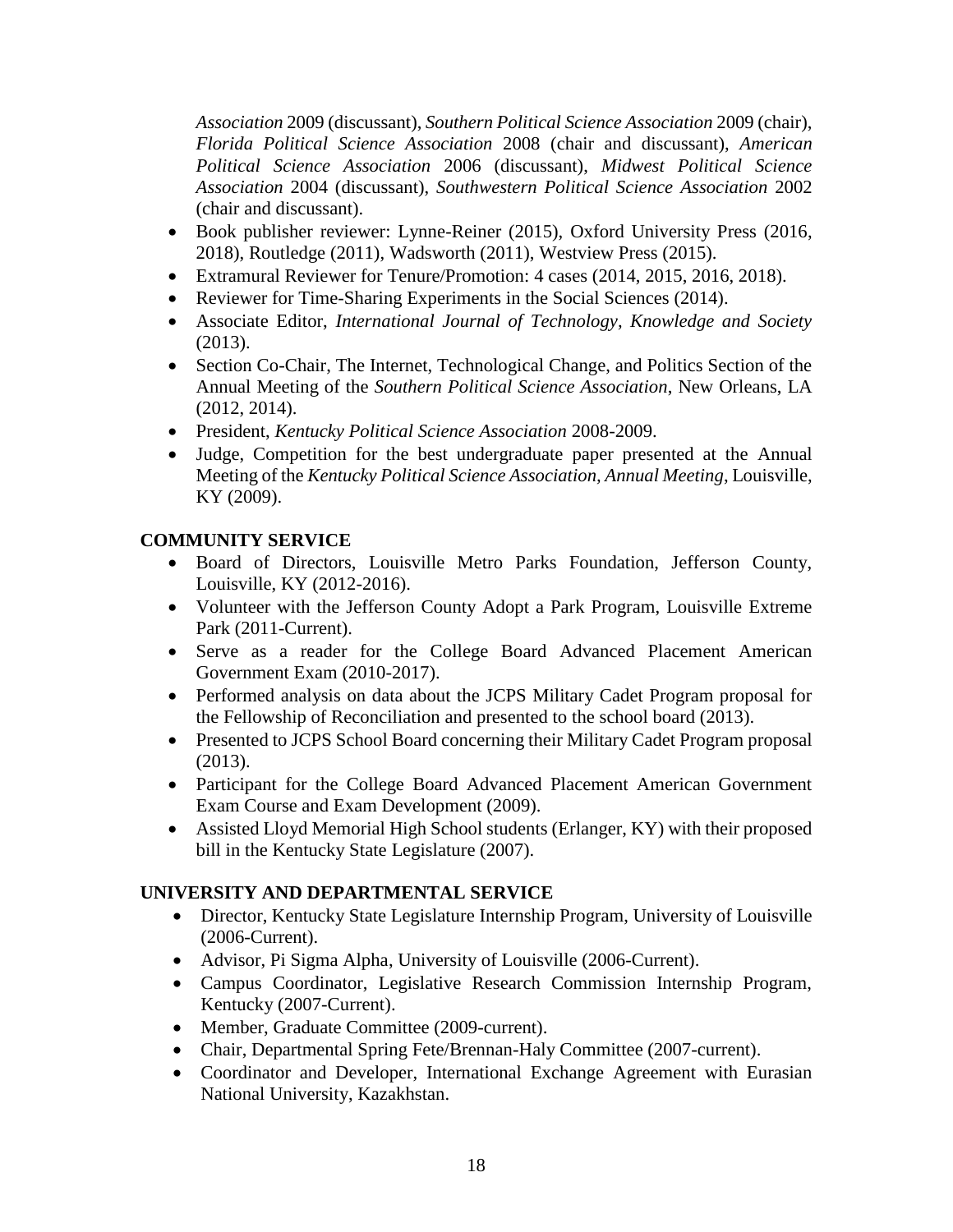- Chair, American/Behavior Position Search Committee (2017).
- Chair, Personnel Committee (2016-2018)
- Chair and Committee Member, Arts & Sciences Research Committee (2014- 2017).
- Committee Member, Arts & Sciences Senate Bill 1 Committee (2014-2016).
- Participant/Recruiter for USAfair, a State Department organized education/university recruitment fair, Almaty and Shymkent, Kazakhstan (2014).
- Assisted with the development of a survey for the Office of the Associate VP for Research & Innovation (2014).
- Committee Member, Fulbright Campus Interviews (2013, 2015).
- Judge, McConnell Center Scholar Debate Series (2008, 2010-2013).
- Member, Personnel Committee (2007-2009, 2011-2013).
- Member, Urban Position Search Committee (2012).
- Member, Urban Term Position Search Committee (2012).
- Participant, University of Louisville Recruitment Fair, (2013).
- Participant, Department Colloquium American Public Opinion in Post 9/11 World (2010).
- Organizer, Department Roundtable Series, University of Louisville (2007-2010).
- Participant, REACH Program, Fundamentals of American Federal Government (2006-2008).
- Organizer, Co-sponsored Political Science Department/McConnell Center speaker event, The Upcoming General Election by Stephen C. Craig (2008).
- Member, Undergraduate Assessment (2007-2009).
- Member, Policy Term Position Search Committee (2007).
- Participant, University of Louisville Fall Graduation Fair (2007).
- Co-Coordinator, Department Retention Fair, University of Louisville (2007).
- Participant, College of Liberal Arts and Sciences Recruitment Fair, University of Louisville (2006).
- Political Behavior Field Graduate Student Representative, University of Florida (2003-2004).
- Department Graduate Student Brownbag Series Organizer, University of Florida (2003).
- Co-President of the University of Florida Graduate Political Science Association (2002-2003).
- Methods Field Graduate Student Representative, University of Florida (2002- 2003).
- Graduate Student Council Liaison to the Graduate Council, University of Florida (2002-2003).
- Vice-President of the University of Florida Graduate Political Science Association (2001-2002).
- Graduate Student Council Alternate-Liaison to the Graduate Council, University of Florida (2001-2002).

## **ADDITIONAL TRAINING**